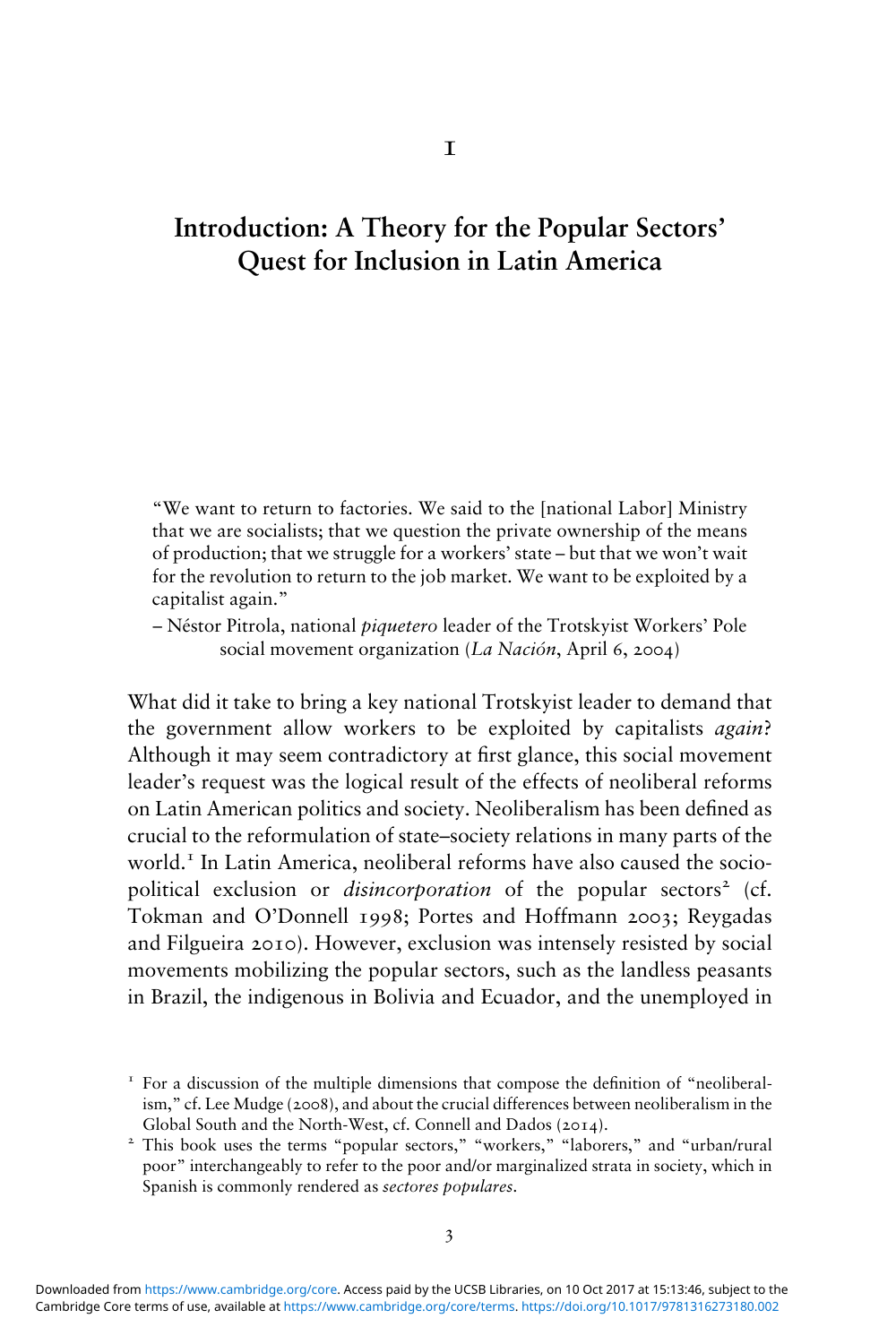Argentina (Almeida 2007; Ondetti 2008; Silva 2009; Becker 2011), contributing to a resurgence of the left.

A growing body of literature has examined the turn toward leftist governments in the region in the past ten years (Panizza 2009; Cameron and Hershberg 2010; Weyland et al. 2010; Levitsky and Roberts 2011). Some scholars associate what might be considered as the end of neoliberalism with the accession to power of left-wing or populist parties in Argentina, Bolivia, Brazil, Ecuador, Uruguay, and Venezuela in the 1990s and 2000s (Grugel and Riggirozzi 2009, 2012). While the accession to power of left-wing or populist parties seems to lead to the implementation of inclusionary policies (Huber and Stephens 2012), as yet there has been no systematic study of how this has played out. In order to accomplish such a study, we need to add extra layers of empirical detail and theoretical density to the "left turn" thesis to explain the complexity of the macro-process of transformation in Latin America's socio-political arena and how it relates to the capacity of poor people's movements to influence the political agenda to include their interests.<sup>3</sup>

In the quest to empirically trace the historical path that gives sense to demands such as the one quoted at the beginning of this chapter, this book addresses the following questions: How did the struggle from below contribute to the halt of neoliberalism in part of Latin America? And how has the socio-political arena been expanded to include the interests of the poor and excluded strata of society? The starting point for the answer this book offers is to put poor people's movements into the long-term perspective of the societal transformations produced by neoliberalism. We still need to learn more about the relationship between macro-processes of transformation and social movements (McAdam et al. 2001).

This book proposes an explanation for the major process of transformation behind the Latin American left turn: the second wave of incorporation of the popular sectors. For "second wave of incorporation" I mean the second major redefinition of the socio-political arena, caused by the broad and selective inclusion of the popular sectors in the polity after being excluded or disincorporated by military authoritarian regimes and democratic neoliberal reforms. The second wave of incorporation is the result of the accumulation of transformations that were carried out to deal with the contentious struggle for reincorporation by the popular sectors,

<sup>&</sup>lt;sup>3</sup> The concept of "poor people's movement" is used following the original definition of Piven and Cloward (1979) and interchangeably with "popular movement," its equivalent for the Latin American tradition in social movement studies.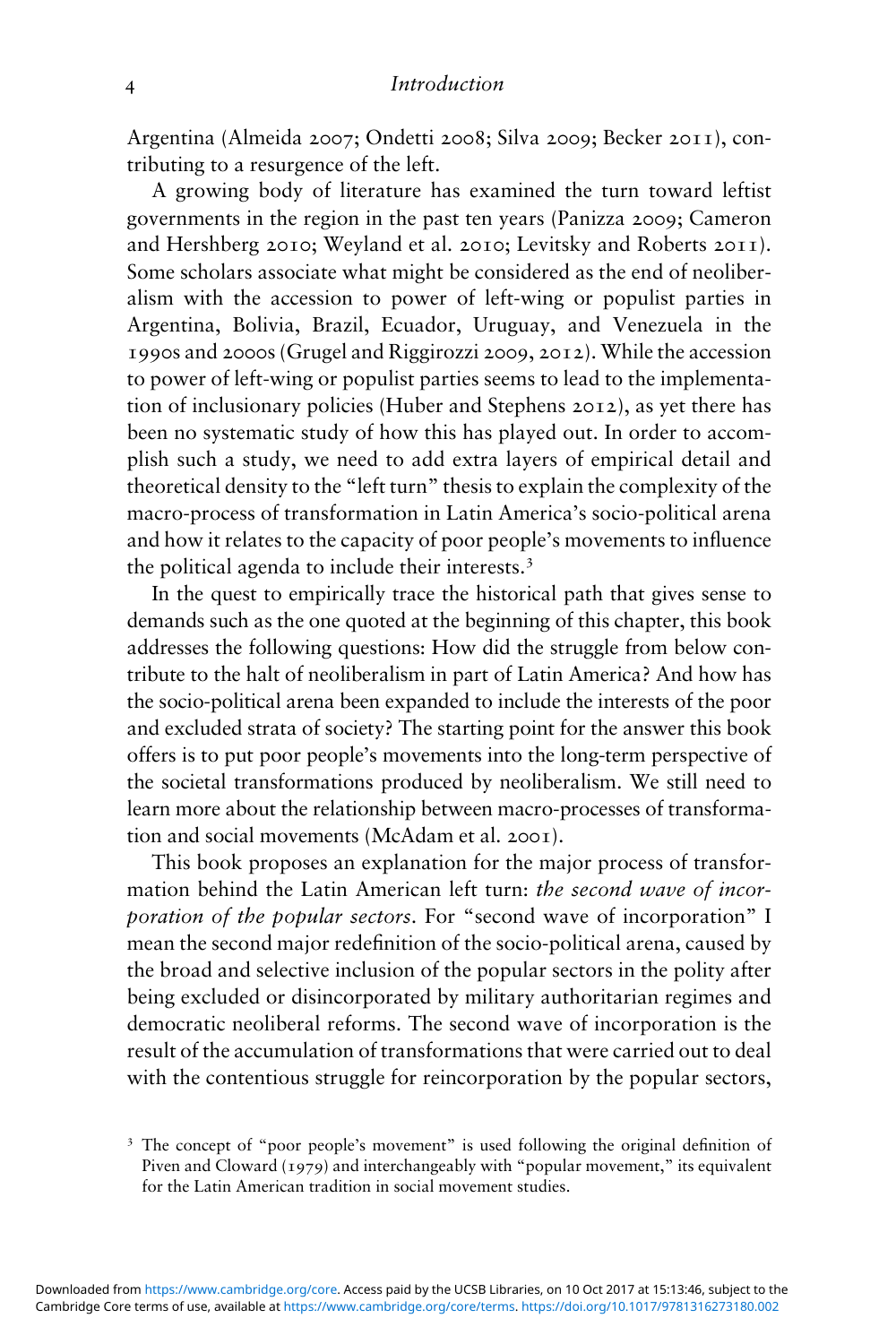organized in territorialized social movements. The emergence of left-wing or populist parties in government is one of the by-products of two decades of struggle against disincorporation.<sup>4</sup>

This book presents a relational study of twenty years of a poor people's movement's pressure for inclusion and the state mechanisms for institutional change that this pressure has produced. I conceptualize the dynamics of the popular sectors' struggle for their reincorporation into the socio-political arena and analyze the role played by the main political actor related to this historical process in Argentina, the *piquetero* (picketer) movement. Given that the piqueteros emerged as a by-product of the transformations caused by neoliberalism, this movement of unemployed people represents a paradigmatic case of a specific type of movement I will conceptualize in this chapter: the reincorporation movement. This definition considers the piquetero movement as part of a long-term quest on the part of the poor people of Argentina for socio-political participation in the polity.

The *piquetero* movement is a key case for social movement scholars as well as students of Latin American politics because it represents the largest movement of unemployed people in the contemporary world.<sup>5</sup> The *pique*teros was the main national social movement in the struggle to shape a post-neoliberal arena in Argentina.<sup>6</sup> Since 1996, the *piquetero* movement

- <sup>4</sup> When dealing with "(re)incorporation" as a concept, I am following Collier and Collier (1991) rather than social movement scholars' conceptualization of this term (Giugni 1998a). This is because rather than considering incorporation as an immediate outcome of social movement struggles, I understand it – like Luna and Filgueira (2009) and Reygadas and Filgueira (2010) – as a Latin American macro-historical process.<br><sup>5</sup> Reiss and Perry (2011) offer several historical examples of other unemployed workers'
- movements.<br><sup>6</sup> I follow the definition of post-neoliberalism proposed by Grugel and Riggirozzi (2012: 3–4):
- "we understand it to embody a different conceptualization of the state from that which reigned in the high period of neoliberalism, based on a view that states have a moral responsibility to respect and deliver the inalienable (that is, not market-dependent) rights of their citizens (see Almeida and Johnston 2006: 7) alongside growth. Politically, postneoliberalism is a reaction against what came to be seen as excessive marketization at the end of the twentieth century and the elitist and technocratic democracies that accompanied market reforms. … It is, as such, part of an unfinished debate over what constitutes the transition to democracy (Peruzzotti 200[5]: 209). But changes to the portfolio of state responsibilities and a vision of a more equal distribution of national income sit alongside strong continuities from the recent past, in particular the retention of the export axis and commitment to a degree of fiscal restraint that are seen as essential for economic stability. ... Crucially, in much of Latin America it is emerging in the context of an unprecedented export bonanza that permits the adoption of more expansive public spending than has been the case since the 1980s."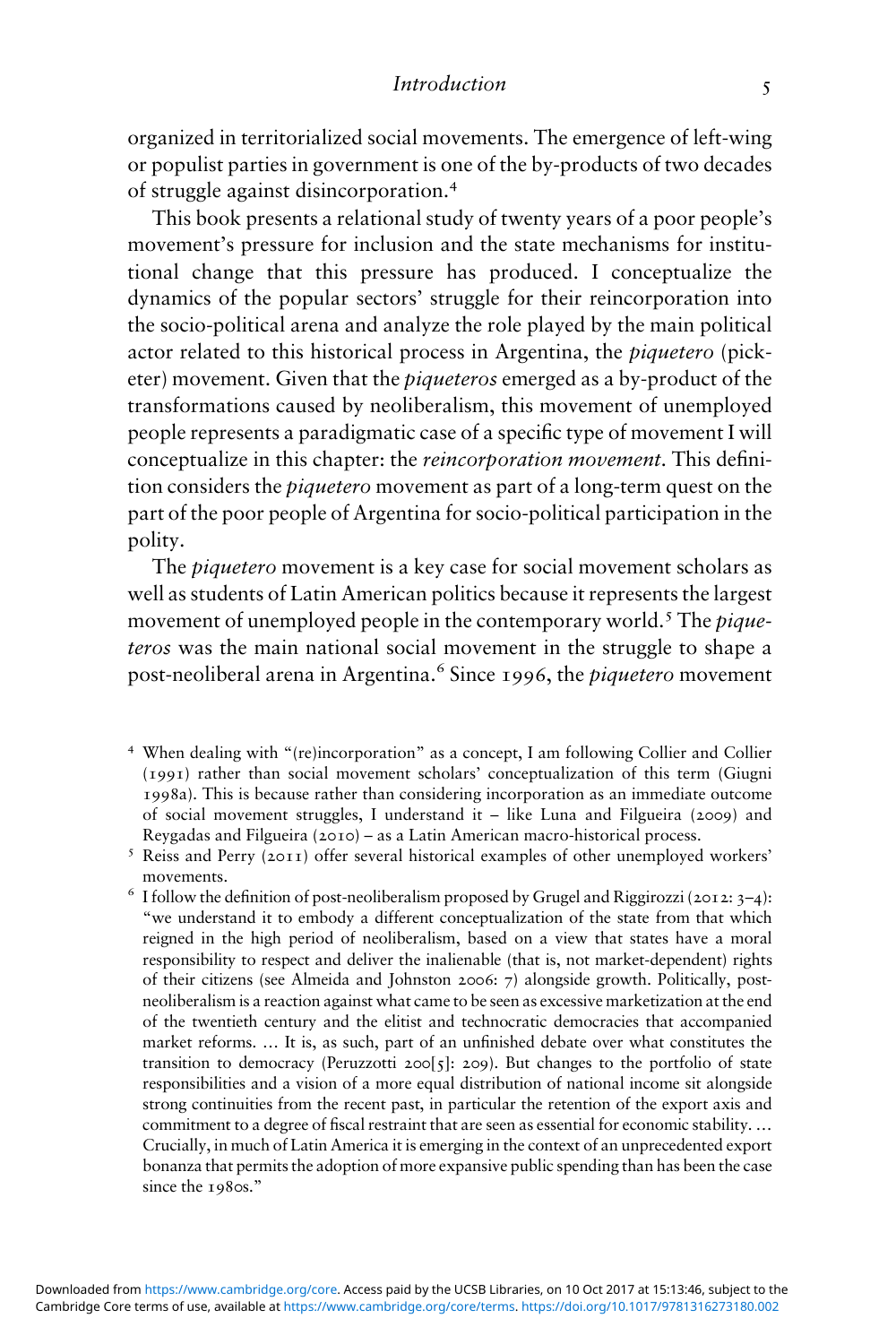#### 6 Introduction

has mobilized the poor and unemployed people of Argentina, providing organizational structure to their quest to end neoliberalism and see themselves incorporated into a more inclusive and equal society. Moreover, this movement influenced national politics to such an extent that it became part of the governing coalition. This is the first time that a movement made up of unemployed people has come to occupy such a central position in Latin American politics.

This book offers an analysis and conceptualization of the dynamics of the second incorporation in Argentina: from the emergence of the *pique*tero movement as a means of resisting the social, economic, and political exclusion of the poor in the 1990s to the development – partially as a result of this movement – of a series of policies enabling the partial inclusion of the poor into the socio-political arena in the 2000s. To do so, this analysis applies a qualitative process-tracing method based on the triangulation of interviews with key actors, newspaper data, and archival material to study the process (the second wave of incorporation) and actor (the reincorporation movement) that have partially reshaped the sociopolitical arena in Argentina, and perhaps elsewhere in the region.

This book links historical institutionalism and social movement studies to improve our relational analyses of social movements as part of macroprocesses of socio-political change. On the one hand, I introduce the importance of considering timing and sequence as a manifestation of the thoroughness required by historical institutionalism (Aminzade 1992; Pierson 2000, 2004; Sewell 2005, 2008) that supplies the need – as claimed by some scholars – for dynamic studies of social movements (Tilly 1995, 2004; McAdam et al. 2001; Tilly and Tarrow 2006). On the other hand, the second incorporation process included the re-routinization of rules and procedures. Based on institutions and practices of the previous context, on the movement side the second incorporation process was built through the use of a predominant repertoire of strategies, which transcended contentious politics and implied mid- and long-term goals (conceptualized in Chapter 2). In Argentina, this happened within a mostly trade unionist strategy in combination with other strategies coming from left-wing traditions. To analyze and conceptualize the historical process of strategy making and performing of social movements we need to recover the school of historical analysis of Charles Tilly while at the same time escaping from the structuralist trap of most macro studies. In other words, the concepts I will propose in Chapter 2 provide us with the elements for studying in detail how social movements' strategies differ from or coincide with the ones of the elites and also enrich the social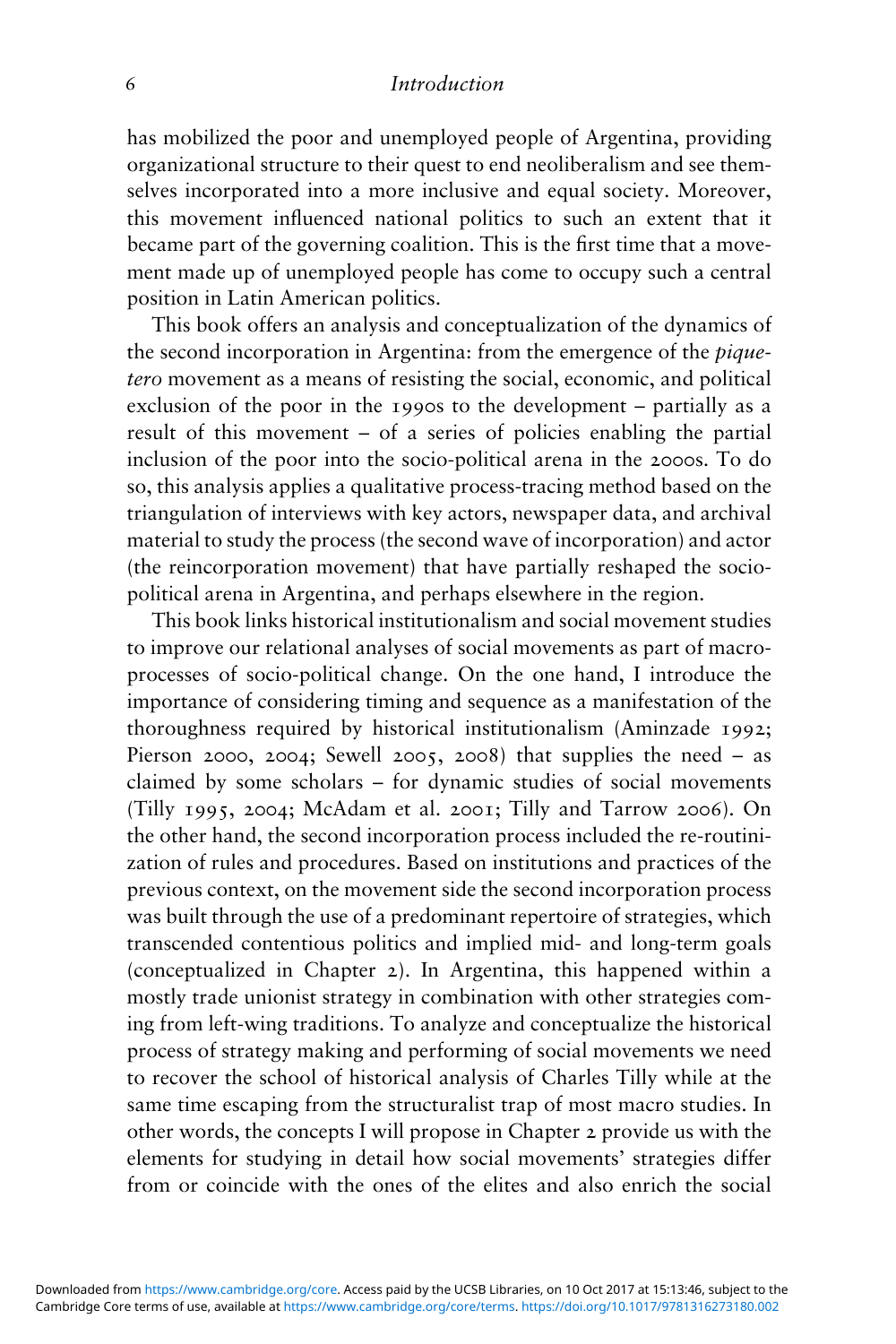movement literature by contributing elements for studying what happens when contentious politics is not taking place.

This book builds on and expands previous studies of the neoliberal period in Latin America (Cavarozzi and Garretón 1989; Oxhorn 1998; Roberts 2002, 2008; Almeida 2014) by outlining what happened after the period of resistance to recommodification ended. It also complements the analyses of post-neoliberalism that have focused on trade unions (Etchemendy and Collier 2007), political parties (Levitsky and Roberts 2011; Flores-Macías 2012; Roberts 2013), and community organizations and NGOs (Collier and Handlin 2009a), along with the role played by social movements (Auyero 2003; Lucero 2008; Burdick et al. 2009; Silva 2009).

The main argument of this book is that, between 1996 and 2009, the Argentine socio-political arena was reshaped according to noncorporatist logic. Neoliberal reforms, carried out under authoritarian and democratic regimes as of the 1970s, had led to the gradual disincorporation of the popular sectors from the political and socioeconomic arenas. This consequence of the neoliberal program led to the emergence in the 1990s of the piqueteros, a movement of unemployed people seeking a halt to neoliberal reforms and reincorporation into the socio-political arena. However, transformations were not immediate. The state responded to the challenge posed by the *piquetero* movement with some innovations in policing at protest events but also with incremental changes and additions to social policies addressing some of the piqueteros' demands. In other words, the state identified a new "social question" as a result of the protests of the *piqueteros*, devising institutional responses in a bid to calm social unrest. The dynamics of interaction between claims for reincorporation and the accumulation of gradual changes on the part of the state to deal with the new "social question" were the elements that two decades later led to the rise of post-neoliberalism in Argentina.

However, this second wave of incorporation was not done through the trade union system as it had been in the 1940s but through the legitimation of a new political actor, the piqueteros – a territorially organized movement. As a result, once the *piqueteros* succeeded in stopping neoliberal policies, a portion of the movement began to participate in the governing coalitions.

Why does this book propose a dynamic analysis of a social movement rather than a structuralist analysis to study a macro-process like the second wave of incorporation? Because, for both periods of incorporation, the interactions of the actors involved unfolded in a pattern that led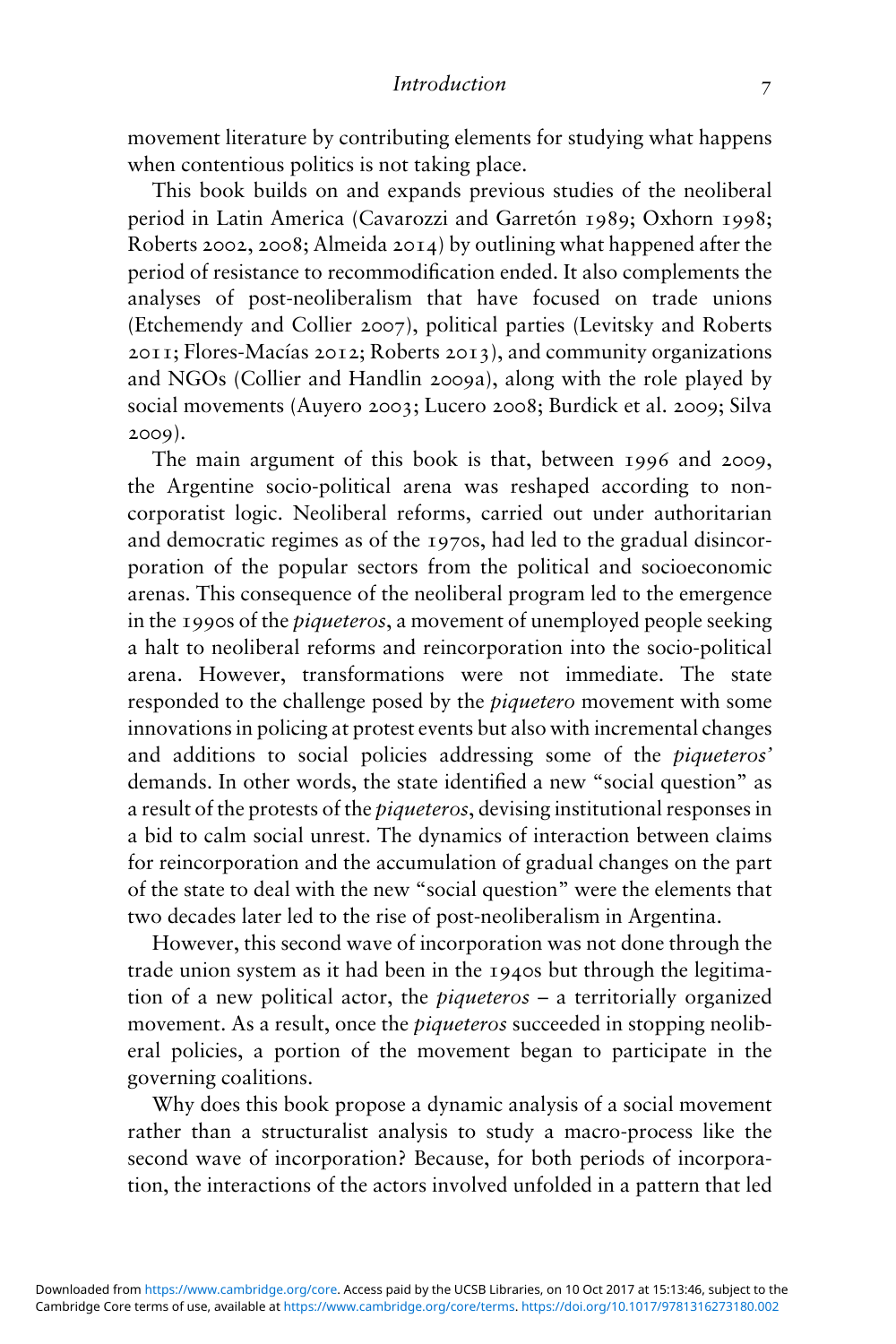#### 8 Introduction

to long-term consequences and effects that – in many cases – had not been foreseen a priori. However, this book does not propose a path-dependent argument: on the contrary, agency, in particular from below, is the crucial explanatory element for the second wave of incorporation in Argentina, and – as analyzed in Chapter 8 – also elsewhere. In Argentina, governmental decisions were important, but much less than what could be expected from a study that primarily focuses on the elites.

Each historical period has been associated with different types of popular movements leading the efforts for social change. During the liberal period (1870s–1930s) that preceded the first incorporation in Latin America (1930s–50s), the labor and/or peasant movements were the main organizers of the popular sectors in their claim for well-being through reform or revolution. For the second incorporation (2000s–10s), a different type of movement emerged in Latin America during the neoliberal period (1970s–90s) as the central popular actor in the drive to reverse the exclusionary consequences of authoritarianism and neoliberalism and claim the reincorporation of the popular sectors as citizens and wage-earners. The emergence of what I define as the "reincorporation movement" – a type of movement that has built upon, but also decentered, labor-based actors – is the result of important transformations that took place in the socio-political arena between the two waves of incorporation of the popular sectors.

## the two waves of incorporation of the popular sectors

In Argentina, the first incorporation was a corporatist process that unfolded between 1943 and 1955. <sup>7</sup> It involved a combination of the mobilization of popular claims by the labor movement at the factory level and the application of populist Peronist party policies for channeling these claims into corporatist institutions.<sup>8</sup> The first incorporation in

- $7\degree$  "Corporatism can be defined as a system of interest representation in which the constituent units are organized into a limited number of singular, compulsory, non-competitive, hierarchically ordered and functionally differentiated categories, recognized or licensed (if not created) by the state and granted a deliberate representational monopoly within their respective categories in exchange for observing certain controls on their selection of leaders and articulation of demands and supports" (Schmitter <sup>1974</sup>: <sup>93</sup>–94). <sup>8</sup> Briefly, Peronism is the national-populist movement that first incorporated workers into
- the nation's politics. The establishment of the dominant labor tradition in Argentina is intimately related to the Peronist movement. Peronism has an emblem, a hymn, and a stable of intellectuals and is the hegemonic popular political culture of the Argentine poor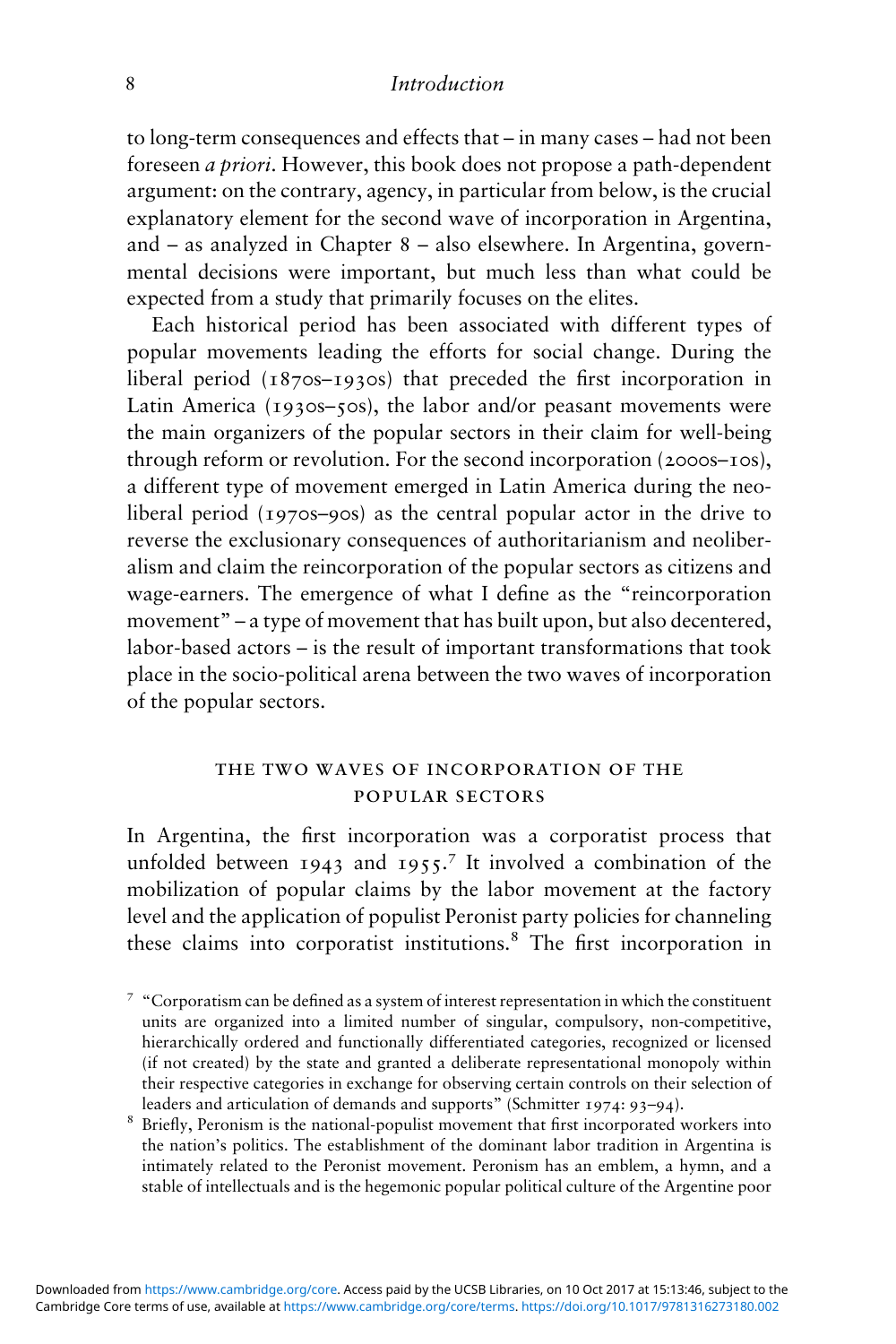Argentina (and Latin America) has been defined as "[t]he first sustained and at least partially successful attempt by the state to legitimate and shape an institutionalized labor movement" (Collier and Collier 1991:  $783$ ).<sup>9</sup> This was done through the gradual creation of social policies for addressing the claims of the increasingly unionized popular sectors. The origins of first incorporation may be traced to the collapse of economic and political liberalism, the ruin of the western European and US economies in the 1930s, and decades of accumulated protests for inclusion by popular movements across most of Latin America since the late nineteenth century (Piven and Cloward 1979; Collier and Collier 1991; French 1992; Hobsbawm 1994; Botana and Gallo 1997; Gotkowitz 2007; Kurtz 2013).

The second incorporation was a territorially based process that happened between 2002 and 2009 after an extended period of disincorporation of the popular sectors. This new wave originated from the inherited institutions and actors of the first incorporation. In addition, the two waves of incorporation were *partial* and *selective*, redefining the relationship between the popular sectors and the state. Like the first, the second incorporation was a predominantly urban and industrial process; rural peasants, of marginal relevance in Argentine national politics, were not included. However, in this second wave, the main actor mobilizing the claims of the poor and excluded was the piquetero movement, organizing the disincorporated popular sectors at the territorial level. A Peronist party was again in charge of developing the policies for channeling these new claims, but in this case, they were not the old corporatist institutions but new or reformulated institutions conceived in response to the territorialized nature of the claims that emerged with the *piqueteros* and as a result of the weakening of corporatism caused by neoliberalism.

Incorporation waves represent major and prolonged historical processes of struggle among socioeconomic and political groups for the expansion or reduction of the socio-political arena. In analytical terms, I define the second incorporation process as sharing the same basic requisites identified by Collier and Collier (1991: 783) for the first

since the 1940s (Germani 1973; Brennan 1988; James 1988; Torre 1990; Auyero 2000; Plotkin 2003; Karush and Chamosa 2010; Rossi 2013a).<br><sup>9</sup> This process was not exclusive to Argentina. In Brazil, the first incorporation was done for

demobilization purposes, while in Bolivia, Venezuela, and – mainly – Argentina, incorporation implied the mobilization of the labor movement. In Bolivia and Venezuela, the first incorporation also included peasants, and in Ecuador, incorporation was done by a military reformist regime with a weak labor movement (Collier and Collier 1991; French 1992; Klein 2003; Yashar 2005; Gotkowitz 2007).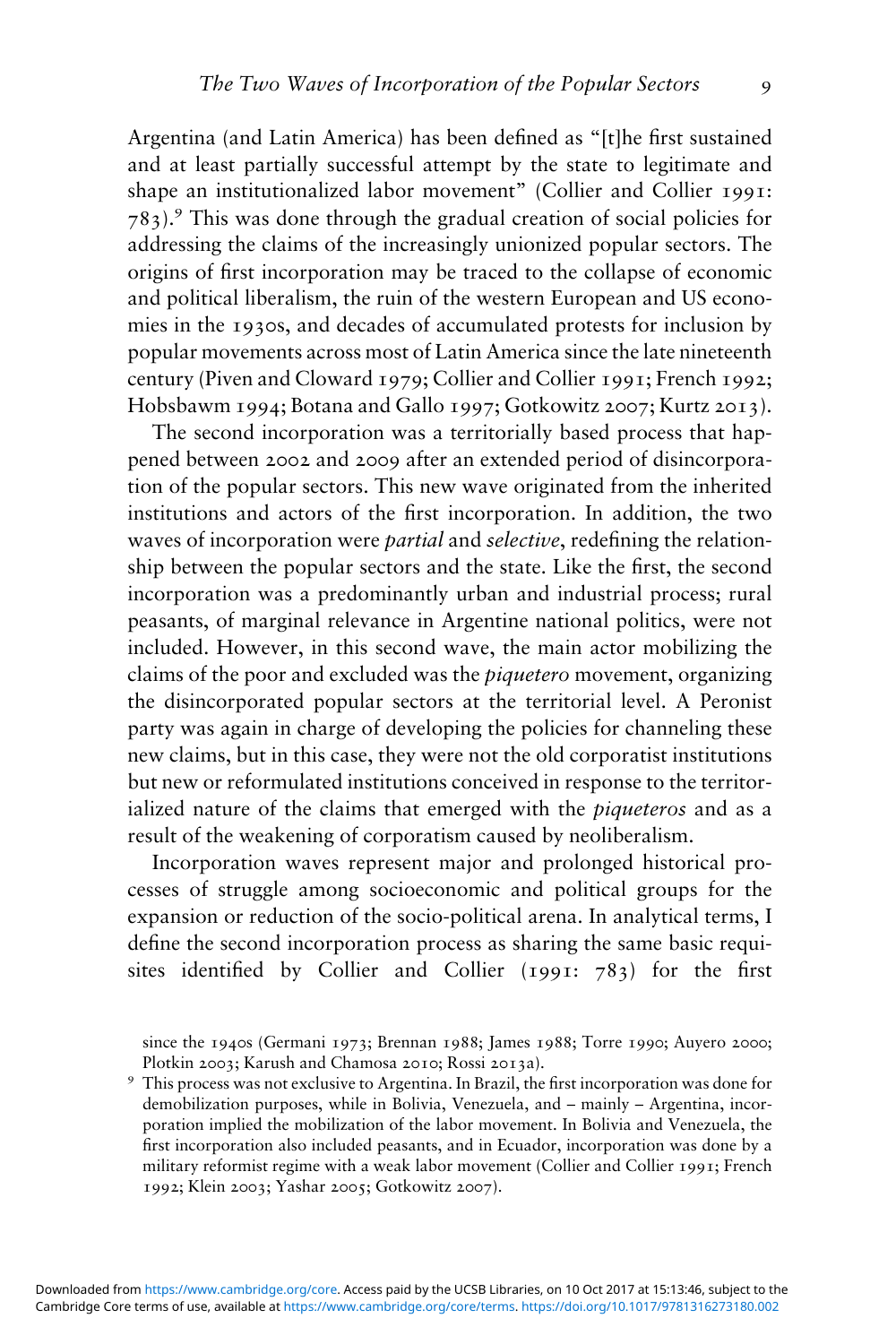| Years       | Stage                             |
|-------------|-----------------------------------|
| $1915 - 43$ | Reform                            |
| $1943 - 55$ | Party corporatist incorporation   |
| $1955 - 62$ | Aftermath - Heritage - Coup       |
| $1962 - 76$ | Equilibrium/Zero-sum game         |
| $1976 - 96$ | Coup – Disincorporation           |
| 1996-2002   | Recognition - Legitimation        |
| $2002 - 9$  | Party territorial reincorporation |

table 1.1 Historical Sequence of Stages in the Popular Sectors' Struggle for Incorporation in Argentina, *1915*–*2009*

Sources: The stages for the period 1915–62 were taken from Collier and Collier (1991). Reproduced from Rossi (2015b).

incorporation process: it "occurs in relatively well defined policy periods, which we frequently refer to as the 'incorporation period'. These periods emerge as part of a larger program of political and economic reform ... " If we apply this long-term perspective to the analysis of poor people's movements, the historical sequence of stages in the popular sectors' struggle for incorporation in Argentina can be synthesized as shown in Table 1.1. While according to Collier and Collier (1991: 22, figure 0.1) the initial incorporation process in Argentina followed a logic of Reform – Incorporation – Aftermath – Heritage – Coup, I suggest the following as the logic of the second incorporation process: Disincorporation – Recognition – Legitimation – Reincorporation.

Rather than a linear understanding of the progress of society, the Machiavellian recursive logic of history is the one that better grasps the dynamic of the eternal reshaping of the polity. The historical process of the first incorporation in Argentina is not the focus of this book, as this has already been successfully analyzed by Collier and Collier (1991). This book focuses on the historical continuation of what these authors studied, that is, the stages that compose the second wave of incorporation: from neoliberal disincorporation to the recognition of the claim for reincorporation (Chapter 3), the struggle for legitimation of the reincorporation movement as a new political actor (Chapter 4), and the second incorporation phase (Chapters  $\zeta$  and 6). However, the advances (1943–55), stalemates (1962–76), and setbacks (1976–96) of the popular sectors' quest for inclusion in Argentine politics that link the first and second incorporations should be viewed as stages of the same historical process.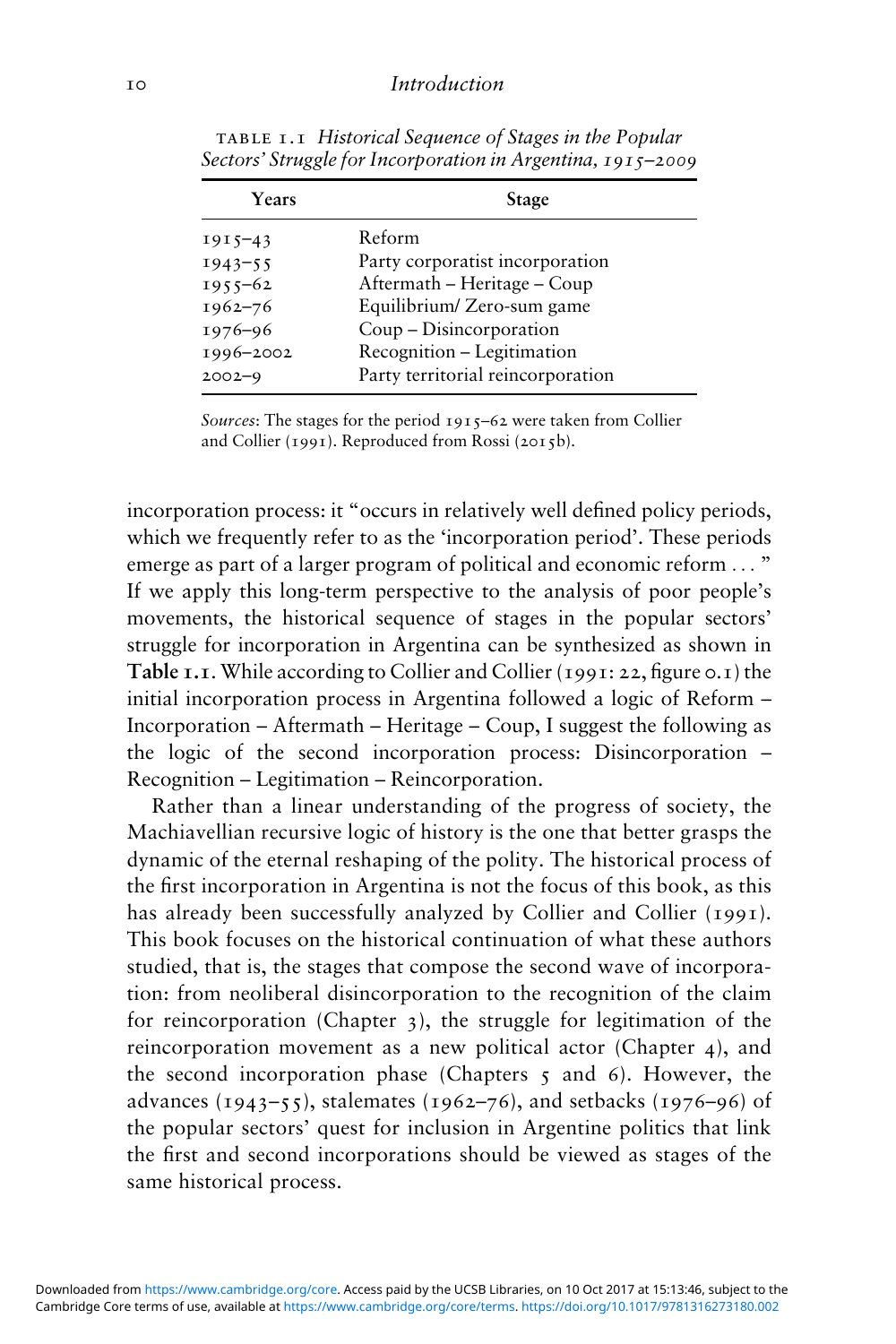## The "Social Question" Then and Now

As part of the recurring dynamics of incorporation, both waves had some elements in common in terms of the steps leading to incorporation. Both incorporation periods were preceded by a (neo)liberal phase that created a new "social question." This "social question" in both cases evolved into a political question with a contentious actor that was gradually recognized and legitimated. In the 1990s and 2000s, the emergence of recommodification and marginalization (unemployment, impoverishment, exclusion, etc.) as a new "social question," the modification of policing techniques, and the creation of massive social programs can be seen as a process equivalent to that of the pre-incorporation dynamics. Between the 1870s and the 1930s, anarchists, syndicalists, and socialists posing the "social question" pushed the elites to create anti-immigration and security laws (Isuani 1985; Suriano 1988) to recognize the claim to social rights and later the actor behind this new claim, the labor movement (Suriano 2000). Concerning social policies, the first-wave process, begun in 1935, eventually led to the creation of the Secretariat of Employment and Social Security in 1943 (Gaudio and Pilone 1983, 1984) and, later, the enactment of comprehensive social rights policies and constitutional reform before ending in 1955. <sup>10</sup> During the second wave, the process led to the creation of the Ministry of Social Development in 1999 and the establishment of wide-ranging cash-transfer policies and universal citizenship income rights policies, mainly since 2002.<sup>11</sup>

These transformations do not imply that the relationship between popular movements and the elites have been harmonious. The first incorporation divided movements, some supporting governments, while others becoming critical or even suffering persecution and repression. In the first wave, the labor movement maintained a conflictive relationship with Juan

<sup>&</sup>lt;sup>10</sup> Furthermore, Collier and Collier (1991: 155) argue that the connection between the period of 1935–43 and the later labor populism incorporation of 1943–55 under the first two Perón governments is "that the 'institutionalization' of this state role did not occur until Perón period – though Perón's policies should definitively be viewed as the product of a progressive 'sedimentation' of these earlier informal practices [of the process]." 11 The Ministry of Social Development existed during the aftermath and coup stages of the

first incorporation as the Ministry of Social Welfare or Social Action, from 1966 (the start of Juan Carlos Onganía's authoritarian regime) to the end of 1982. Before this, from 1955 it had been a subsidiary division of the Ministry of Health. With the neoliberal disincorporation phase and redemocratization, the Ministry of Social Welfare was again downgraded to a secretariat, until 1999 when the Ministry of Social Development was restored in response to the *piqueteros'* struggles for reincorporation (Chapters 4, 5, and 6).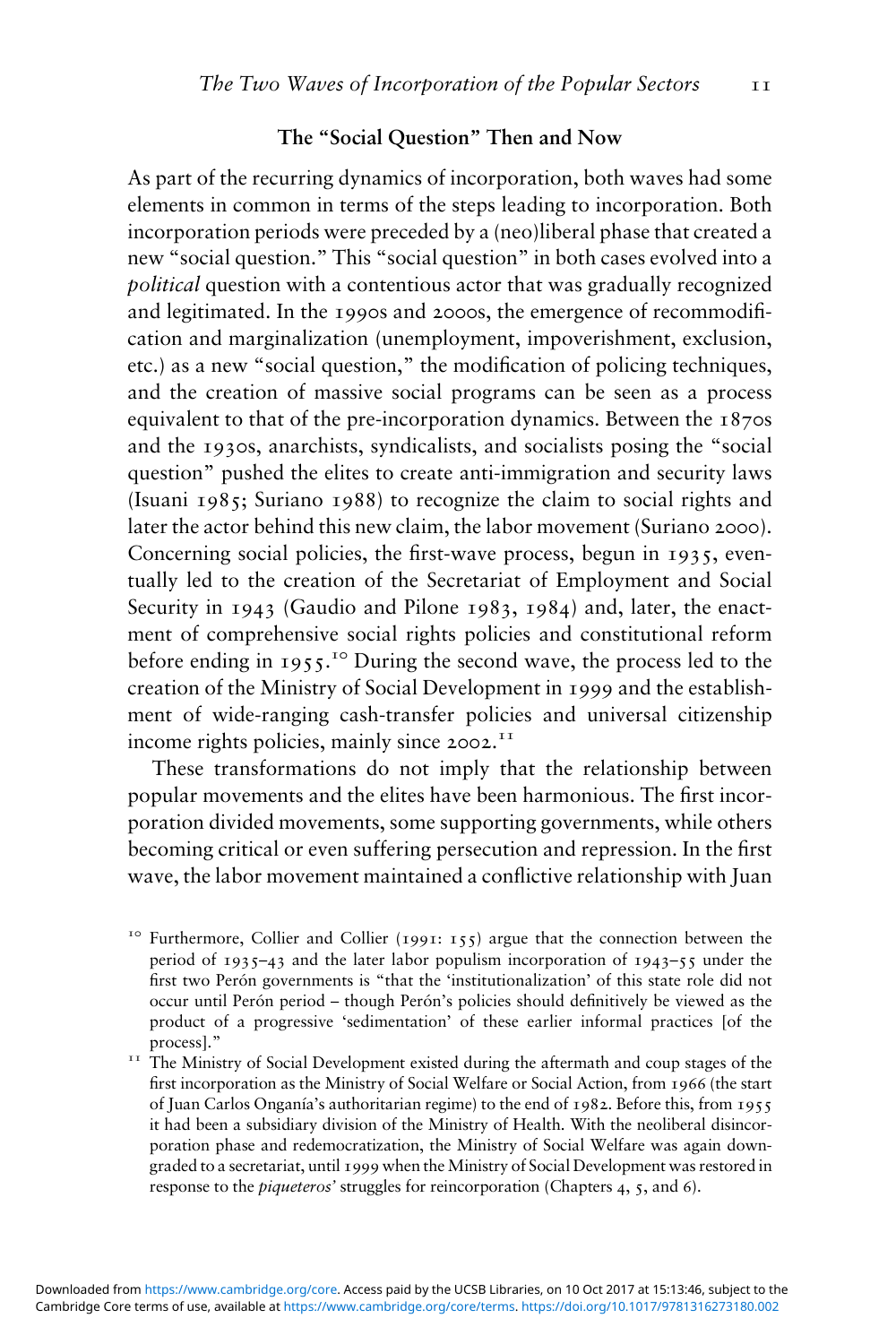Domingo Perón's governments in Argentina (James 1988).<sup>12</sup> This holds also true for the second wave of incorporation. The question of how to deal with the Néstor Kirchner (2003–7) and Cristina Fernández de Kirchner (2007–15) Peronist administrations divided the *piquetero* movement into one sector that was supportive of them and another that was critical.<sup> $13$ </sup> However, this is just half of the story. Cooperation with, and participation in, the coalition in government was very important, with thousands of middle- and lower-ranking members of social movements coming to office, most of them in secondary roles in state departments related to social policies (Chapter 6).

While these parallels allow us to talk about two waves of incorporation, they do not mean that history has repeated itself. There are elements of iteration and innovation in a process that is, as such, like a collage. Some crucial differences with the second incorporation are a consequence of the effects produced by the disincorporation phase (1976–96). These distinctive characteristics must be considered as defining the dynamics of the second incorporation as unique and different from the first incorporation, while the similar characteristics are the product of the historical heritage of the first incorporation. The conditions of the second incorporation that are similar to those of the first are the lack of any regulatory system (laws, institutions, etc.) for the new political actor and thus the lack of a routinized formal or informal mechanism for dealing with the specific "social question" of the reincorporation struggle in Argentina: in the case of the second, the "piquetero question."

It is also important to bear in mind that waves of incorporation should be equated not with the constitution of a more equal society or the creation of a welfare state but rather with the reshaping of the sociopolitical arena by redefining and expanding the number of legitimate political actors. In some countries, the urban and rural poor were first incorporated into very unequal societies, as in Brazil under Getúlio Vargas (Cardoso 2010), while in other countries, a more equal society and some

 $12$  In Brazil rural incorporation was also conflictive (Welch 1999), while trade unions resisted some of the control mechanisms associated with urban incorporation (French 1992). In Bolivia, Gotkowitz (2007) argues that peasants and indigenous movements were very important in building the conditions for first incorporation but later were the main losers of incorporation policies during the Revolution of 1952.<br><sup>13</sup> In Ecuador, the Confederation of Indigenous Nationalities of Ecuador (CONAIE) had a

very conflictive relationship with Rafael Correa's government (Becker 2011), and the Rural Landless Workers Movement (MST) was disappointed with the modest advances of agrarian reform during the Luiz Inácio Lula da Silva and Dilma Rousseff presidencies (Chapter 8).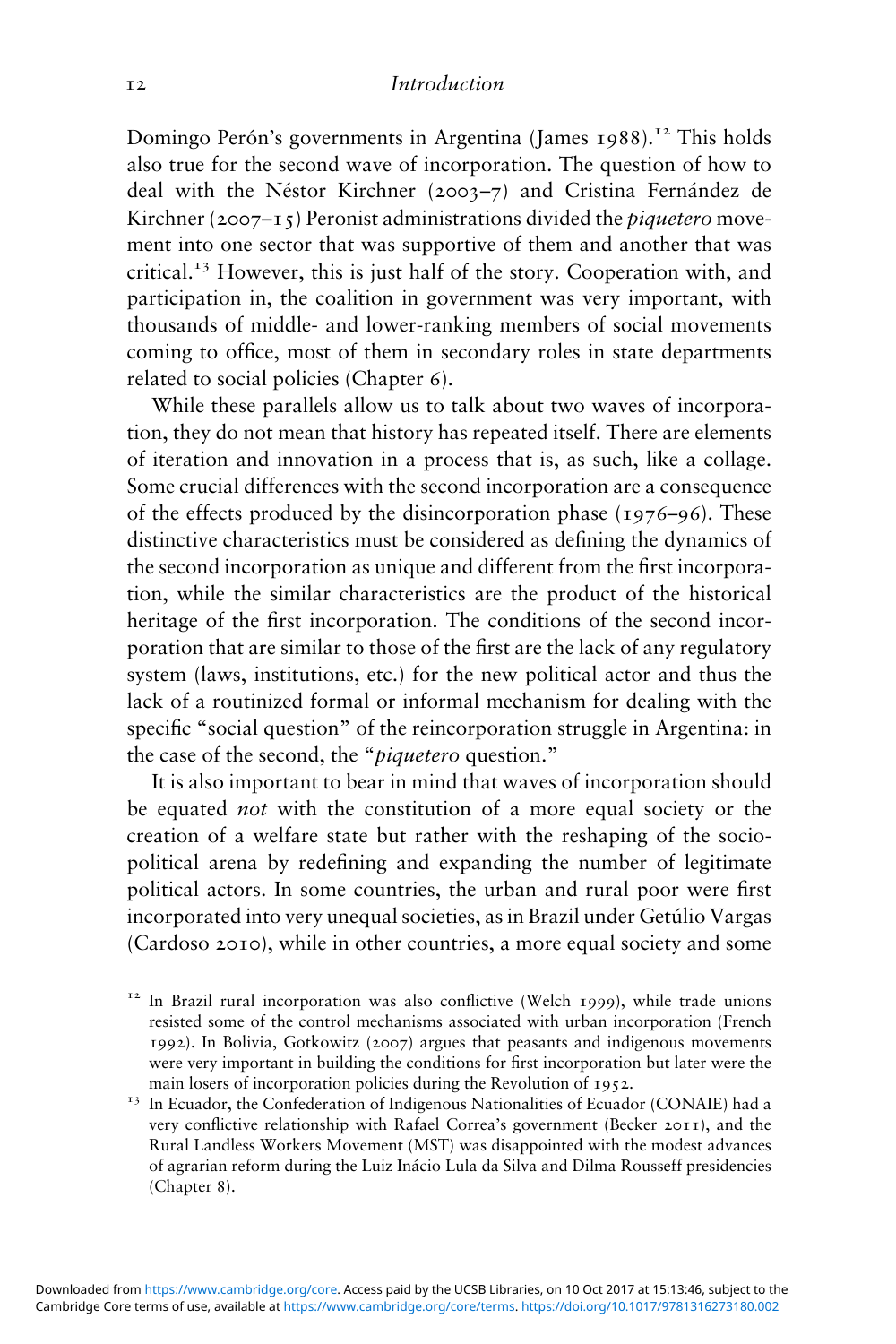welfare policies emerged as a result of incorporation, as in Argentina under Perón (Torre and Pastoriza 2002).

#### From Neo-corporatism to Territorialism

There is another crucial distinction between the first and second incorporation waves, this one related to the path taken by the popular sectors in each historical moment. While the first incorporation was characterized by massive unionization and corporatist state arrangements, the second incorporation followed a territorialized logic that went hand in hand with an overall territorialization of Argentine politics.

The process of contemporary territorialization of politics in Argentina has its origins in the 1976–83 authoritarian regime as part of a failed attempt to gradually democratize from the local to the national level and the application of neoliberal fiscal decentralization policies (Prévôt-Schapira 1993; Falleti 2011). The increased territorialization of politics is intimately related to the provincial-centric nature of party politics (De Luca et al. 2002) that produced a political arena with territorially concentrated and personalized leaderships where local political programmatic agendas are more important than those at the national level (Calvo and Escolar 2005). For poor people's movements, territorialization means the centrality of "basismo" (organization of the popular sectors through territorially based grassroots assemblies) since its emergence in the 1960s (Prévôt-Schapira 1999).

Territorialization includes patronage and clientelism but is not a synonym of either. I define the territorialization of politics as the dispute for the physical control of space, be it a municipality, province, or portion of land, within one or more politically constituted entities. The territorialization of politics does not mean the emergence of a new regime type but rather the process through which the territory reemerges as a new cleavage after neoliberal reforms and authoritarian regimes have weakened or dissolved neo-corporatist arrangements for the resolution of socio-political conflicts in society. It is a cleavage because central political divisions are produced as a result of the physical encounter of or distance between political actors and of the dispute for the control of a territory for socio-political goals and causes that are not always territorially defined. For this reason, what differentiates the political actors is not their ideology or class but rather their geographical location, modifying their alliances and "loyalties" based on the latter. In the intertwining of contentious and routine politics,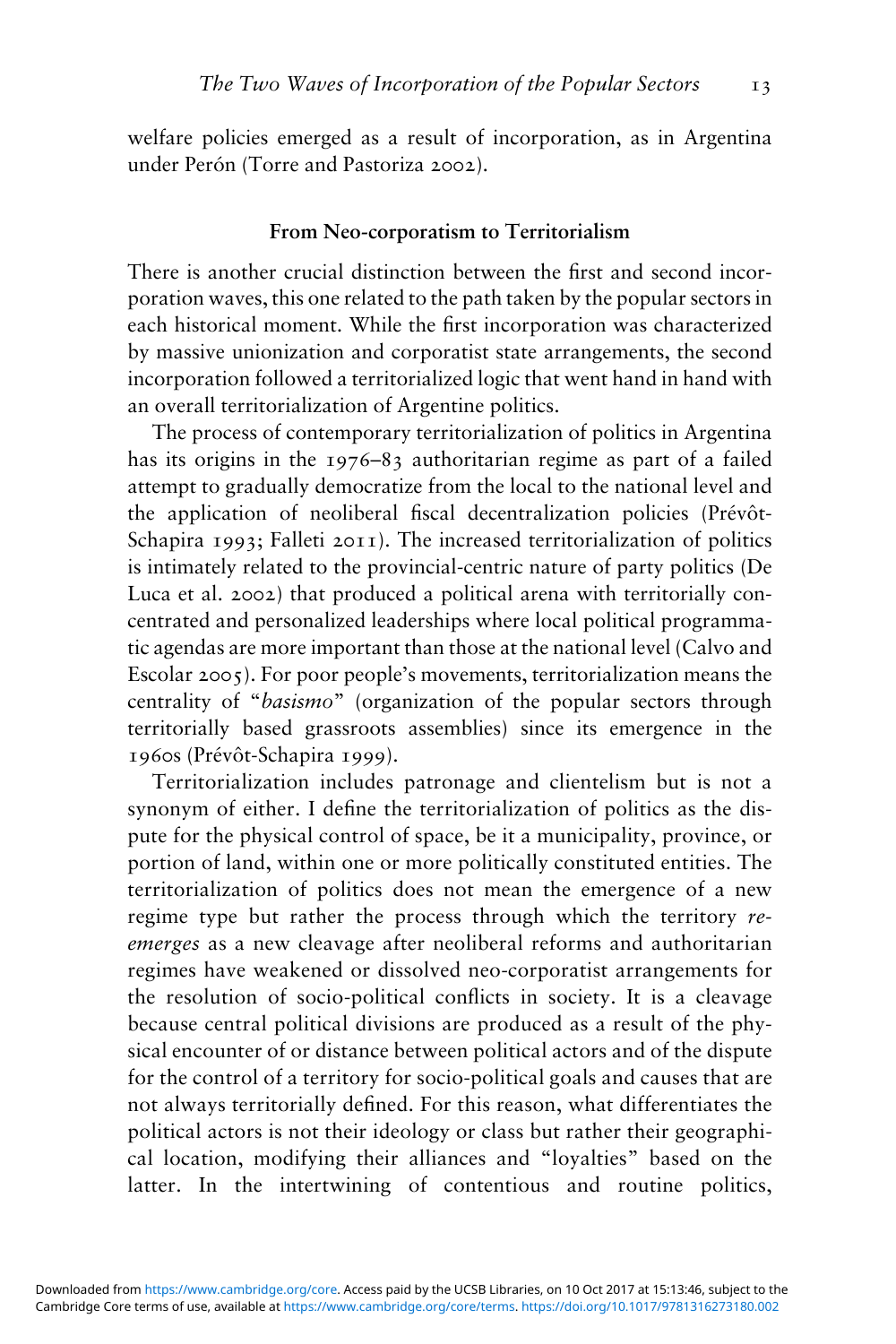territorialization refers to the spatial interfusion of the grassroots actors involved in the political struggle. For this reason, it is a crucial element of governability, the one which since the mid-1990s has been under the control of Peronist party and union organizations and disputed by the piquetero movement.

This second wave was "territorial" because the incorporation of the popular sectors was predominantly done through institutions created or reformulated for the articulation of actors that were not functionally differentiated. This was a result of the emergence of contentious claims for reincorporation outside the trade union system. Instead, urban and peri-urban land occupations, neighborhoods, and shantytowns became central spaces for claim-making for the organized poor people (Cerrutti and Grimson 2004; Merklen 2005) once neoliberal reforms and authoritarian regimes had weakened or dissolved neo-corporatist arrangements for resolving socio-political conflicts (Oxhorn 1998; Collier and Handlin 2009b). For this reason, the social policies to reincorporate the popular sectors were not function- or class-based but territory-based (i.e., defined by the physical location of the actors).<sup>14</sup> This was an important shift from the functionalist logic of corporatism, which had articulated the popular sectors' claims through trade unions as their sole representative actor and through the Ministry of Labor as their exclusive state department. To sum up, because they were not seen as serving a clear "function" for institutions with a corporatist logic, the disincorporated popular sectors were targeted by policies based on where they were located and the multiplicity of needs associated with their situation and not only as workers without jobs or peasants without land. However, that the second incorporation was mainly defined by territory-based logics did not mean that corporatist arrangements were abandoned altogether.

Consequently, the second incorporation path differed from the first because the government and the movement were not dealing with an inter-corporatist system of relations as they had done after the first incorporation. Table 1.2 schematically synthesizes the main differences between both waves. As I will show in Chapters 3 to 6, the second incorporation in Argentina followed a multi-level game (local, provincial, national) of territorialized interactions. The specificities of the second incorporation are due to the disincorporation consequences of neoliberal reforms.

 $14$  For example, the social policies related to housing and habitat (Cravino 2013).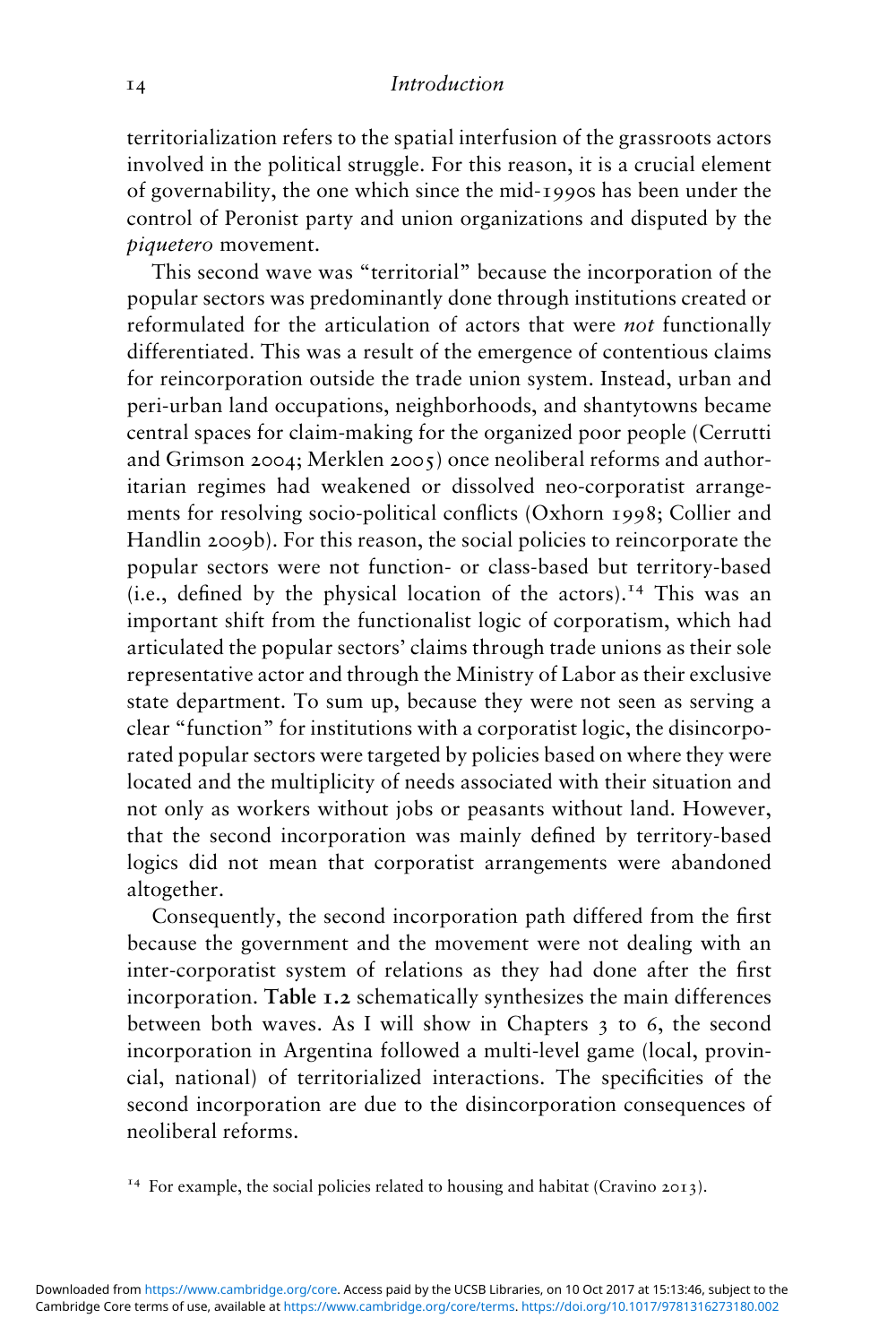|                                                                                              | <b>First Incorporation</b><br>$(1943 - 55)$ | Second Incorporation<br>$(1996 - 2009)$ |
|----------------------------------------------------------------------------------------------|---------------------------------------------|-----------------------------------------|
| Main type of state-popular<br>sectors relationship                                           | Neo-corporatist                             | Territorially based                     |
| Main political actor organizing Labor movement<br>the popular sectors                        |                                             | Reincorporation<br>movement             |
| Main national state<br>department for the<br>articulation of the claims for<br>incorporation | Ministry of Labor                           | Ministry of Social<br>Development       |

table 1.2 Main Differences between the First and Second Incorporation Waves in Argentina

#### neoliberal disincorporation

The neoliberal reforms that started the process of recommodification of relations in the 1970s can be interpreted as a process of disincorporation, thereby redefining the main populist versus conservative political cleavage (Roberts 2002, 2008) as well as the roles of political actors involved in the first incorporation process of the 1950s. However, neoliberal disincorporation does not entail a total rupture with the past, as there are certainly elements of continuity.

In concrete terms, after the end of corporatist inclusion  $(1943-55)$ , consolidated through the import substitution industrialization (ISI) model, Argentina went through a period of stalemate between the Peronist movement and the other political actors (O'Donnell 1973). This situation collapsed after the bureaucratic–authoritarian state model was imposed during the military regime of 1966–73 (O'Donnell 1988; Collier and Collier 1991), only to re-emerge after a short democratic spring (1973–76). Indeed, a new and more resolutely oppressive military coup in 1976 definitively initiated a disincorporation process by systematically applying repressive policies so as to demobilize the popular sectors and leftist groups – with the extrajudicial killing of thousands of activists – while concurrently dismantling the ISI model in favor of a more neoclassical, liberalized economy (Epstein 1987; Oxhorn 1998; Schvarzer 1998; Novaro and Palermo 2003).

Democratization in 1983 brought with it both pluralism and an expectation of the recovery of welfare through the relaunching of ISI. During Raúl Alfonsín's mandate (1983–89), representing the Radical Civic Union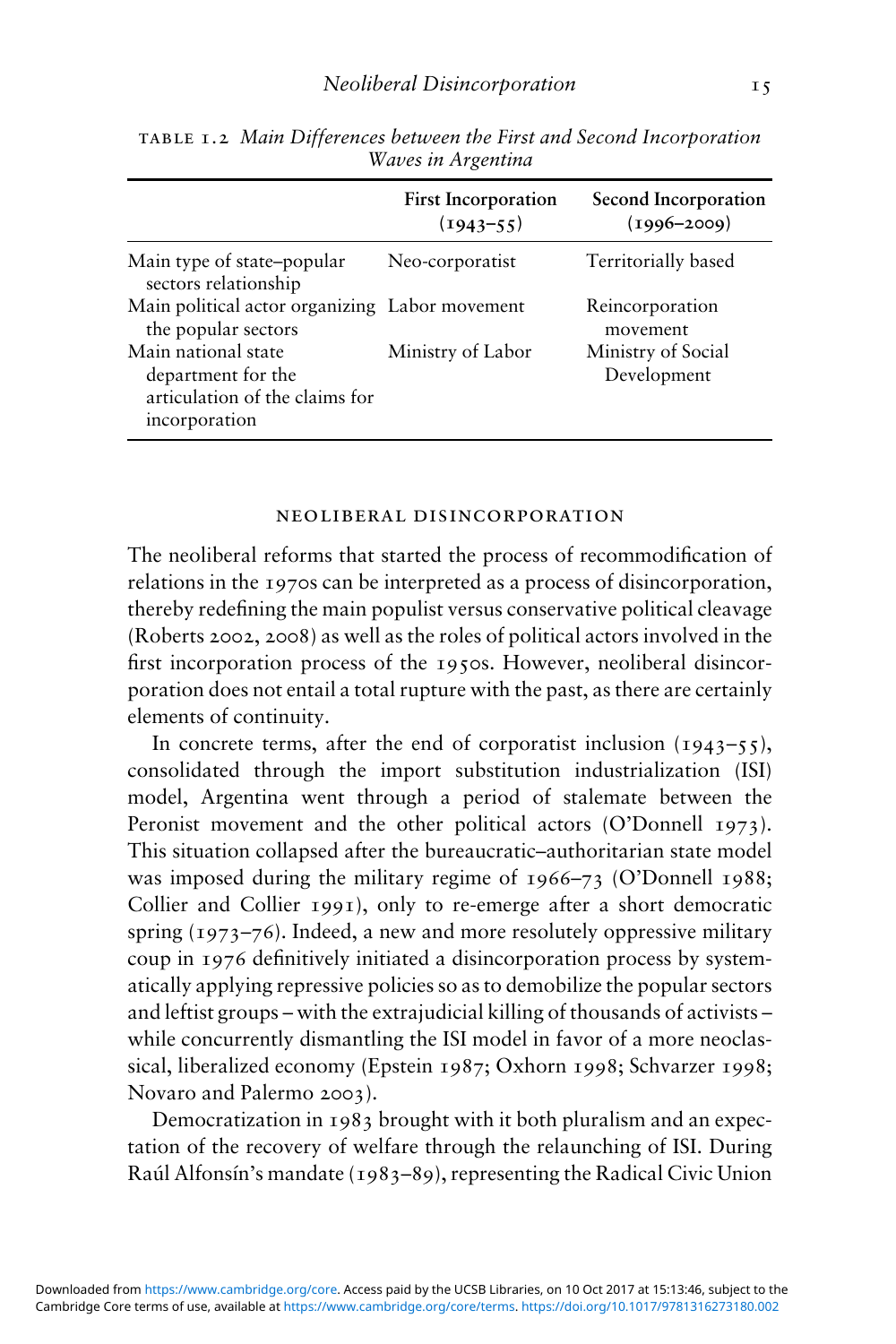(UCR), the Professional Associations Law was reformed, and this allowed the corporate structure of the Peronist General Labor Confederation (CGT) to be maintained and the labor confederation to reassert itself against other corporate structures, such as the Argentine Industrial Union, the Catholic Church, and the military. By the end of the Alfonsín presidency, the CGT had essentially maintained its monopoly of one union per industry, won back its rights to collective bargaining by sector, and regained control of its social welfare network. However, with the failure of the Austral economic stabilization plan, ISI was rapidly dismissed. At the same time, the Latin American debt crisis contributed to a 7.2 percent contraction of Argentina's economy between 1983 and 1985. The hyperinflation crisis of 1989–91 exacerbated the gravity of the situation (Smith et al. 1994; Acuña 1995; Saad-Filho et al. 2007: 10).

Beginning in 1991, a heterodox, neoliberal reform program was implemented during the presidency of Carlos Menem, of the Peronist Justicialist Party (PJ), with the urgent intention of resolving the hyperinflation crisis (Palermo and Novaro 1996). These reforms were applied in two stages. The first stage was to introduce stabilization policies to solve the debt and fiscal crises and hyperinflation. The focus was on the privatization of state-owned companies and the liberalization of ISI regulations, with a neoclassical economic perspective (Haggard and Kaufman 1995; Oszlak 2003). The second stage focused on the restructuring of the public sector through the decentralization and reformulation of social policies, moving from a universalist to an individualistic approach (Orlansky 1998; Oxhorn 1998; Tokman and O'Donnell 1998). Foremost among the mixed results of the neoliberal reforms in Argentina was a rapid phase of deindustrialization. Although in 1989, 31 percent of GDP was based on manufactured products, by 2001 the rate was just 17 percent (Saad-Filho et al. 2007: 24). This led to an increase in the number of precarious and informal types of labor arrangements and a more uneven distribution of income (Beccaria and López 1996; Altimir and Beccaria 2001; Portes and Hoffmann 2003); this was related to a concomitant increase in unemployment from a historical average of  $\zeta$  percent to 18.4 percent in 199 $\zeta$  – with a peak of 21.5 percent in 2002.<sup>15</sup>

In Argentina, the labor movement has traditionally been strong and well organized by the Peronist movement. The collapse of ISI and its replacement by a neoliberal model strongly affected the link between the

<sup>&</sup>lt;sup>15</sup> Statistics of the National Institute of Statistics and Censuses (INDEC) for 1974-2003 (www.indec.gob.ar/nuevaweb/cuadros/4/shempleo1.xls, viewed August 15, 2010).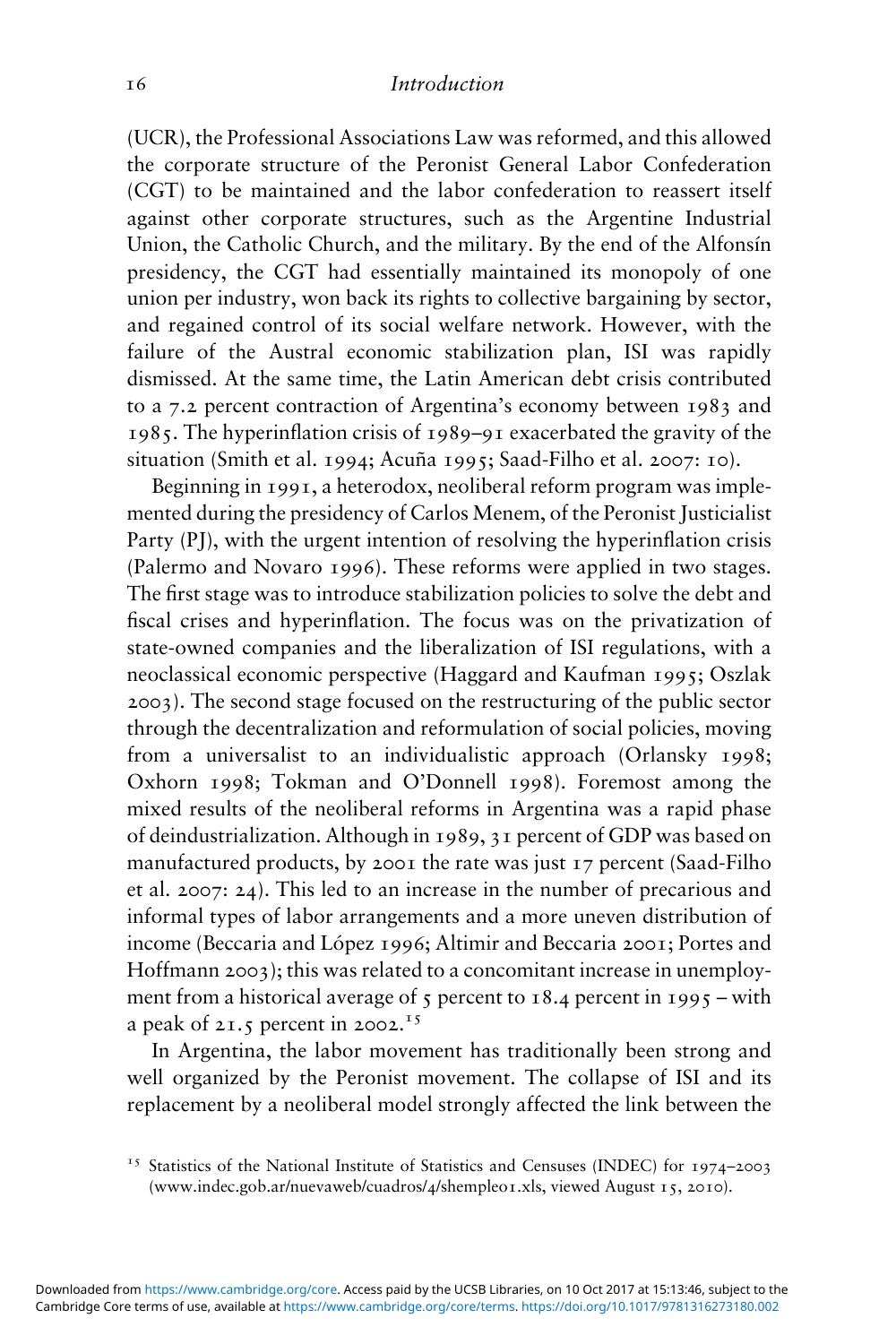main Peronist organizations and the popular sectors.<sup>16</sup> The same was true for equivalent labor-based movements elsewhere in the region.<sup>17</sup>

Neoliberalism was also related to the metamorphosis of the dominant labor-based party – Peronist  $PI$  – into a clientelistic and patronage machine (McGuire 1997; Levitsky 2003b; Torre 2004: xiv). The state mechanisms for the resolution of societal conflicts were also redefined, from a corporatist regime with a hegemonic Peronist CGT to a pluralized, segmented corporatist system (Etchemendy and Collier 2007). A key change in the political arena was the emergence of the piquetero movement as a national political actor, mobilizing a growing constituency of disincorporated popular sectors as they struggled to recover their place in wage-earning society (Chapter 3).

#### the struggle for reincorporation

Neoliberal reforms have produced a change in the focus of protest in Latin America: since the 1980s it mainly occurs in the quest for recognition by the state (Delamata 2002; Auyero 2003). This quest for recognition is part of what I call the struggle for (re)incorporation.<sup>18</sup> I use this term because although most actors in this quest present discourses of radical societal transformation, those discourses have actually unfolded as types of collective action that can be deemed "bridging with the state" (apart from the

- $16$  Several wide-ranging reforms affected labor relations and corporatist mechanisms; for a description of these reforms, cf. Cook (2007).<br><sup>17</sup> In this sense, Roberts (2002: 19) argues, "neoliberal critical junctures produced sharp
- discontinuities in the labor-mobilizing systems. More than a simple epiphenomenon of economic crisis, this discontinuity reflects the collapse of a mode of political organization and representation that was deeply embedded in the previous development model and is increasingly out of sync with the socioeconomic landscape carved out by the process of free-market reforms. The stratified (or at least semi-stratified) cleavage structures and corporatist organizational practices of labor-mobilizing systems have been undermined
- by the individualizing logic of the neoliberal era, eroding class cleavages ... "<br><sup>18</sup> Honneth (1995: 165) argues that "the models of conflict that start from collective feelings of having been unjustly treated are those that trace the emergence and the course of social struggles back to moral experiences of social groups who face having legal or social recognition withheld from them. In the first case, we are dealing with the analysis of competition for scarce goods, whereas in the second case, we are dealing with the analysis of a struggle over the intersubjective conditions for personal integrity." Hobson (2003), by contrast, contends that the materialistic struggle is neither detached from nor opposed to the struggle for recognition. Moreover, "Recognition struggles often involve making claims for resources, goods, and services through state policies … But claims in recognition struggles are also connected to membership and inclusion in the polity" (Hobson 2003: 3).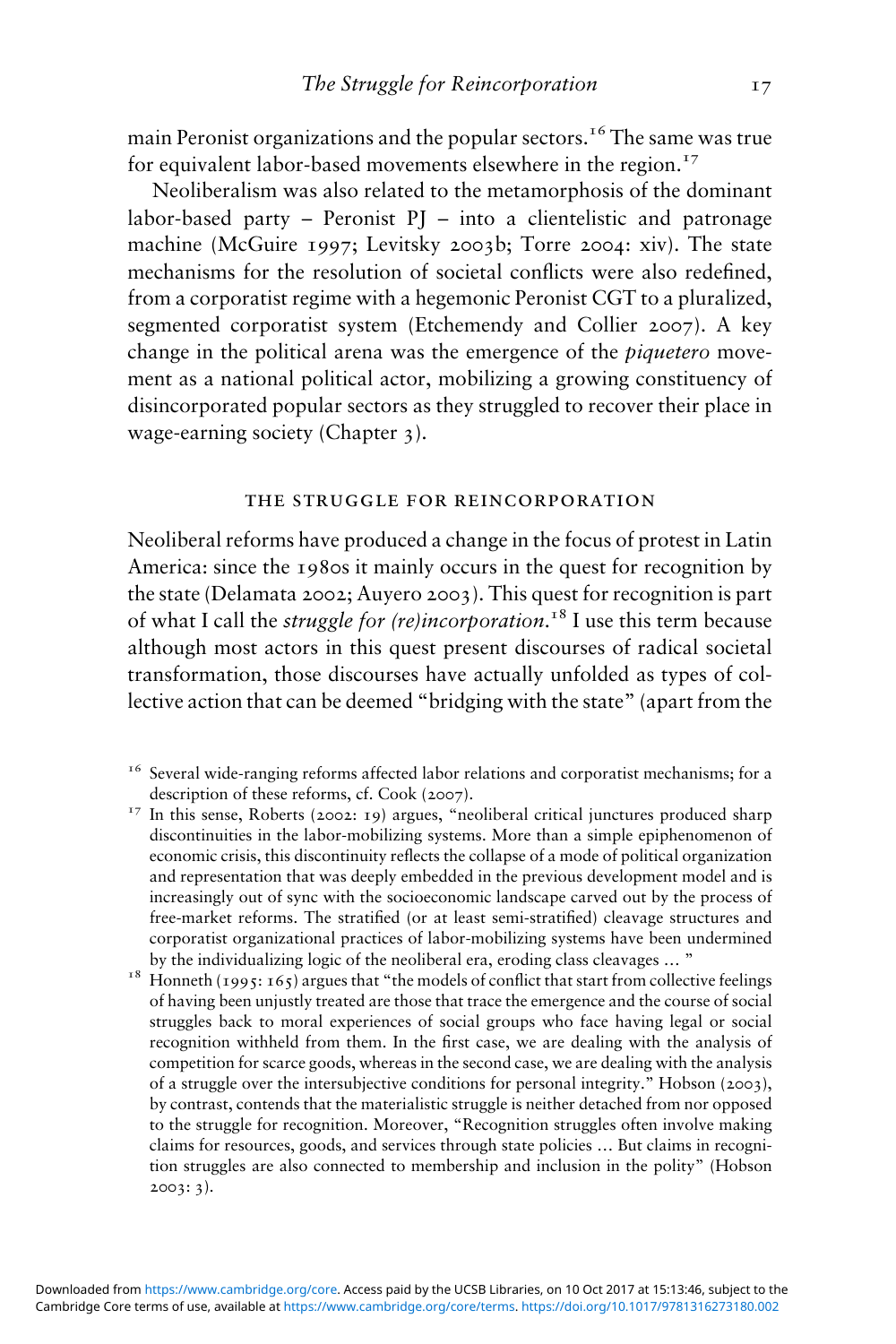unintended transformations produced by the incorporation of the actors). By "bridging with the state," I mean types of collective action that aim to (re)connect excluded segments of society with state institutions to recover – or, for the first time, gain – access to rights and benefits that the state has failed or ceased to secure or provide. The *piqueteros'* claim to unemployment subsidies, housing, and other benefits is an example of this "bridging" collective action because it reconnects the popular sectors with the state as a provider of some benefits and rights.

Much of the initial research conducted on the piqueteros came about because of interest in this "quest for recognition" from governments that had previously ignored the poor and unemployed. However, this literature has overlooked a crucial question: if the state is the main institution structuring social relations in a society, what exactly should movements challenge when the state reduces its structuring role? It seems that it is the absence of – or lack of due regard for – the structuring of certain types of social relations that movements must challenge. Protest is thus a substantial and moral tool for popular sectors to form a bridge between the state as it actually is and the state as it should be. In other words, what the piqueteros struggle for, like the landless peasants in Brazil, is the presence of the state as more than a merely repressive institution. In this sense, reincorporation struggles are linked in history to the heritage of the incorporation of the first laborers into the political arena. The consequences of the neoliberal reforms explain the demand for a return of the state presence as an articulator of social relationships.

So what differentiates recognition struggles from those for (re)incorporation? I argue that the two are intimately related. The pursuit of recognition might be defined as the initial quest linked to the popular sectors' disruptive emergence in protest. After some degree of recognition has been achieved (e.g., unemployment subsidies, media attention), the claim organized as a movement will usually lead to socioeconomic conflicts and the quest for incorporation. In societal terms, a popular sector's struggle for recognition might lead to a struggle for incorporation – or reincorporation – as a subject and member of society that merits esteem and is entitled to some of the rights that the (neoliberal) context has (abruptly) altered. In this sense, it is both a moral economy issue and a specific process attached to the constitution of the polity through its expansion or contraction.

Another reason for defining recognition and reincorporation as intimately linked struggles is that no quest for reincorporation can emerge without a prior claim for recognition; it is that first claim that constitutes a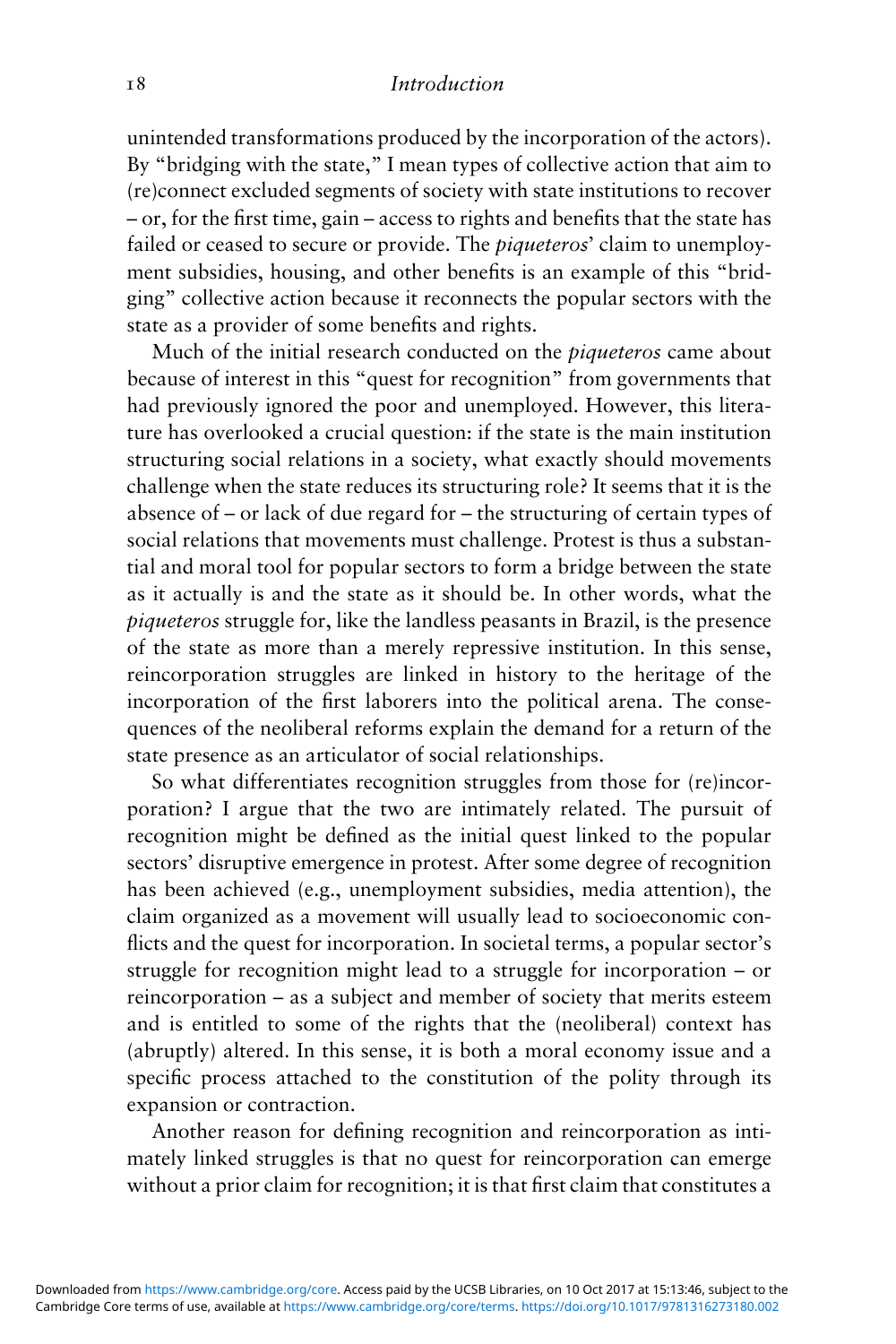new "social question." However, the quest for recognition does not necessarily evolve into one for reincorporation, as it can be a goal in itself (e.g., claims for a multilingual society). In other words, when discussing popular sector movements, struggles for recognition should be considered as the first stage of the legitimation of both the claim and the actor. If organized into a movement, this process will evolve toward the dynamics of incorporation. The piquetero movement can be defined as a type of actor that is particular to the consequences of neoliberalism and one that is related to equivalent processes of disincorporation and reincorporation in Latin America since the 1980s.

## Definition of Reincorporation Movements

Reincorporation movements share many of the longstanding characteristics of the popular sector movements' drive for social transformation through inclusion, by revolution or reform. At the same time, they have specific attributes that mark them as particular expressions of the historical process of struggle for incorporation that emerged with neoliberalism (at least in Latin America). As such, reincorporation movements use the repertoire of strategies and legacies accumulated in the initial incorporation period while pushing for the reestablishment of the tie between the popular sectors and the socio-political arena in the quest for reintegration into the polity. In Argentina, this tie reconstruction was executed through the intertwining of preexisting practices in a new scenario with somewhat different actors: a social movement (albeit heavily influenced by trade unionist practices) and a state prepared to deal only with already established neo-corporatist actors. This new context for the inherited repertoire led to the recycling of strategies with new claims; for example, trade union-style negotiations for food distribution (Chapter 2). A pattern of interaction between government and movement was thus established through new institutions or the redefinition of roles of existing institutions.

Therefore, "reincorporation movements" can be defined as a gestalt composed of six categories.<sup>19</sup> Two of these are central and universal, with

<sup>&</sup>lt;sup>19</sup> For this conceptual proposal, I have followed the logic of Collier and Mahon (1993: 851, n. 8) for the formation of radial categories: "with radial categories it is possible that two members of the category will not share all of what may be seen as the defining attributes … with radial categories the overall meaning of a category is anchored in a 'central subcategory,' which corresponds to the 'best' case, or prototype, of the category. In the process of cognition, the central subcategory functions as a gestalt, in that it is constituted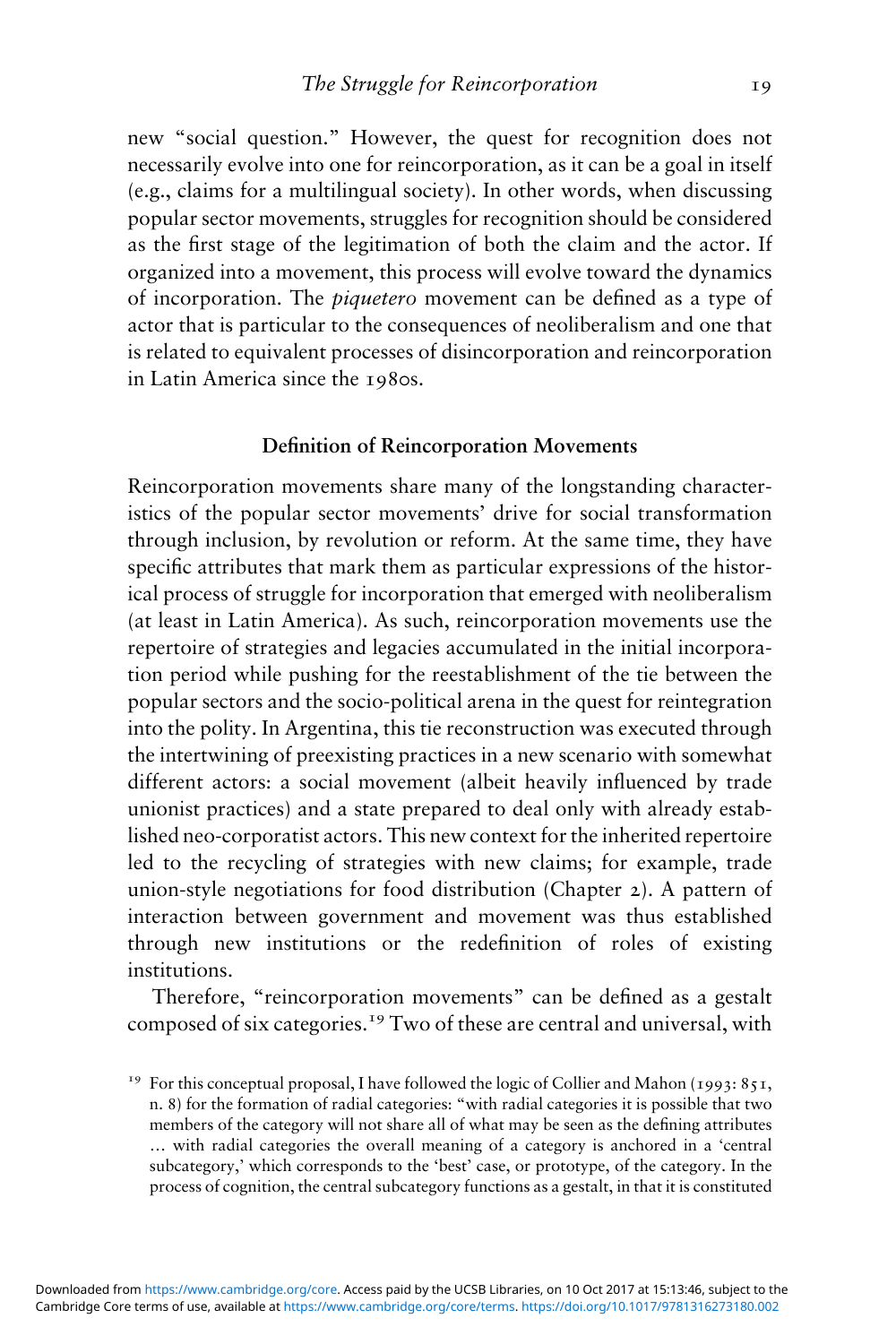four subcategories that logically depend on the first two and must be adapted to each cluster of cases studied to explain more specific national or regional patterns. The two central categories in this definition of reincorporation movements are the following:

- 1. Period of emergence. These movements are by-products of the disincorporation process that started in the 1970s and a result of the crisis of party communities and mass-based labor parties set up in the 1980s and 1990s.<sup>20</sup>
- 2. Demands. Claims for inclusion predominate, even though these could be framed by the leaders as "revolutionary" in their longterm goals. $21$

Reincorporation movements are also defined by the following noncentral categories, which can be seen to have these common attributes:

- 3. Method and locus of protest. Radical methods of protest, such as insurrectional direct actions, tend to be used, while the movements are contemporaneously open to negotiation with government. Their locus of protest is generally the territory.
- 4. Leadership. Leaders come mainly from trade unions, Christianbased communities, and former guerrilla organizations.
- 5. Organizational format. These movements are loose, territorialized networks of highly vertical organizations.

by a bundle of traits that are learned together, understood together, and most quickly recognized when found together. 'Non-central subcategories' are variants of the central one. They do not necessarily share defining attributes with each other but only with the central subcategory – hence the term radial, which refers to this internal structure" (Collier and Mahon 1993: 848). <sup>20</sup> Manin (1992) defines the "crisis of party communities" as the metamorphosis of political

- representation. Representation changed from a form based on programmatic parties reflecting the concerns of social classes or communities to a more personality-based form of politics, in which a multidimensional society is represented through governing
- elites that attempt to interpret public opinion. <sup>21</sup> This means that reincorporation movements can follow multiple goals simultaneously, but incorporation must be the main medium-term focus. The use of "revolutionary" (or other) rhetoric by movements struggling for the second incorporation of the popular sectors does not mean that movement leaders are confused or uncertain about movement goals. Instead, it means that a movement can be defined as a "reincorporation movement" by its relation to a macro-historical process of dis- or reincorporation, even though the main long-term goal for some organizations might be something else. Thus, following this definition, all movements that have struggled for the popular sectors' incorporation since neoliberal state reforms were applied can be defined as reincorporation movements, be this a short-, medium-, or long-term goal within "revolutionary," "reformist," or "conservative" rhetorical forms.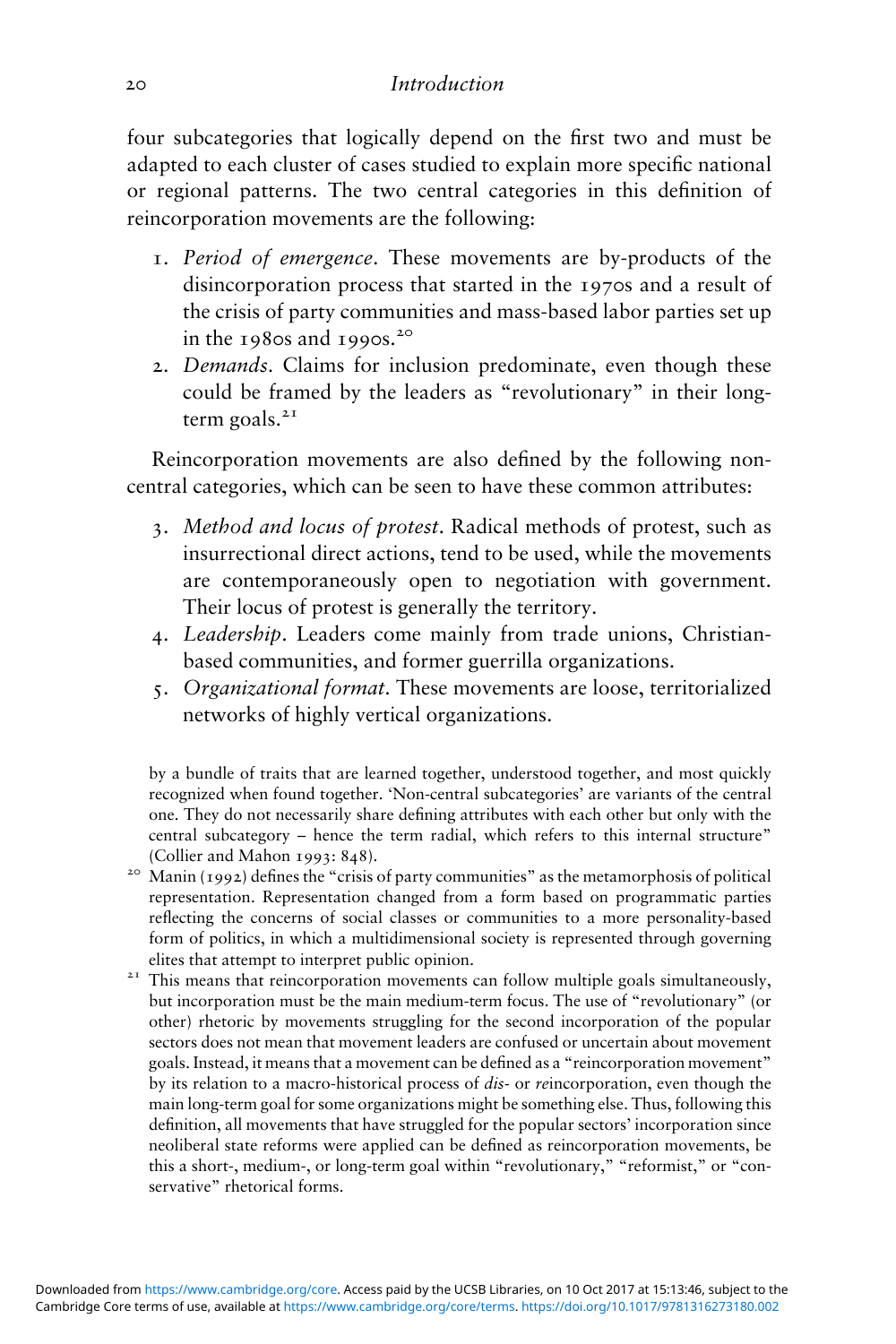6. Perception of democracy. These movements make a positive reevaluation of the value of democracy as a political regime, insofar as it is perceived as necessary and reforms are, in some cases, achieved by electoral means.

To summarize, the basic assumption underlying the historicist definition proposed here is that the second wave of incorporation is attached to the emergence of a specific type of political actor. Therefore, many movements are not of the reincorporation type because, even though they may share some of the non-central categories, they are not explained by at least one of the central categories. Examples of this are cultural or countercultural movements, environmental movements, anti-immigration or xenophobic movements, and separatist or pro-independence movements. The benefit of defining a type of movement as associated with a particular historical period in a region is that this (historical and geographical) context allows for conceptualizations that encompass the distinctiveness of these types of movements.

## the piqueteros and reincorporation struggles in argentina

Since 1996, the *piquetero* movement has mobilized the poor and unemployed people of Argentina. For almost two decades, the piqueteros has been the main contentious actor in the resistance to the social consequences of neoliberal reforms and in the struggle for the reincorporation of the popular sectors in Argentina's socio-political arena. The name "piqueteros" (picketers) is based on the type of protest action that brought the movement to the public's awareness: the picketing/blocking of the country's main roads in their demand for jobs, unemployment subsidies, food, etc.<sup>22</sup>

The piqueteros, as a collection of actors, fulfills all the basic requisites to be considered a social movement.<sup>23</sup> Since the emergence of the first

 $22$  As will be made clearer in Chapter 2, this does not mean that the *piquetero* movement only organizes pickets. Naming an actor after one of its ways of making a claim may seem confusing, but preserving in political and academic debates the name that is most well known and widely applied to this actor is a linguistically pragmatic choice to allow for a clear understanding of the movement being studied. <sup>23</sup> I define a social movement as informal networks of conflict-oriented interactions com-

posed of individuals, groups, and/or organizations that, based on shared solidarities, are provided with a collective political identity and use protest as a means – among others – to present themselves in the public arena (Melucci 1989; Diani 1992; della Porta and Diani 1999: 13–16; Snow et al. 2004: 3–15; Rossi 2006: 243–46).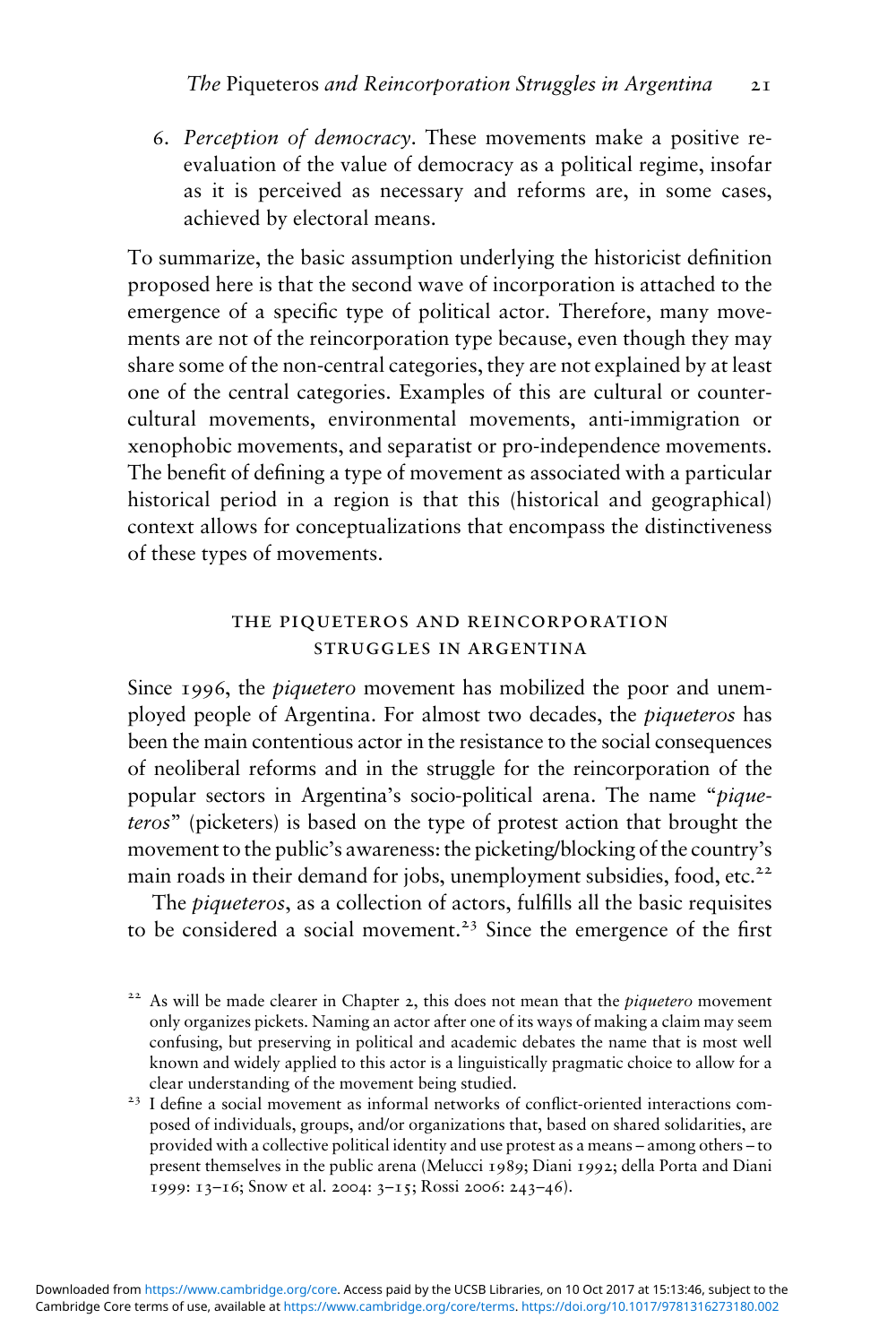unemployed workers' protests in Argentina, the movement has become increasingly organized as a network of conflict-oriented actors that almost two decades later continues to be active. As with any movement, the piquetero movement is composed of a number of social movement organizations (SMOs) (Table  $1.3$ ). The movement was founded by three main SMOs as part of a dynamic political network, their number expanding gradually over time (cf. Figures A and B in Appendix). The founding SMOs were the Guevarists and autonomists Unemployed Workers Movements (MTDs), the Maoist Classist and Combative Current (CCC), and the Liberation Theology-inspired Workers' Federation for Land, Housing and Habitat (FTV). Concerning identity, notwithstanding the disparity of ideologies held by the various SMOs that make up the movement, all participating SMOs recognize themselves (and are recognized by their opponents and allies) as part of a movement called "piqueteros" (cf. Svampa and Pereyra 2003: ch. 4), defined by the struggle of unemployed people for socio-political reincorporation as citizens and wage-earners. Finally, the use of protest is a constant and crucial dimension of this movement.

The relevance of this movement for Argentine politics placed it at the core of social movement studies for several years in Argentine academia. The pioneering studies of Scribano (1999), Oviedo (2000, 2004), Svampa and Pereyra (2003), and Auyero (2003) were mostly motivated by the search for explanations for the origin of the movement and its first decade of existence. However, the debate about the origin of the movement has failed to connect a long-term perspective on the quest for inclusion of poor people's movements of Argentina with the role of the left in national politics and the specific claims and grievances of the popular sectors in the 1990s (but see Benclowitcz 2013, for a study focusing on the North-East of Argentina). This will be one of the main goals of Chapter 3.

Like Oviedo in the two editions of his widely read book (2000, 2004), many other activist-scholars analyzed the piqueteros (Sánchez 1997; Alderete and Gómez 1999; Kohan 2002; MTD de Solano and Colectivo Situaciones 2002; Mazzeo 2004; Pacheco 2004; Flores 2005b, 2006). The importance of the FTV, CCC, and MTDs for the movement also prompted some interesting academic studies about the specificities of these SMOs (Calvo 2006; Torres 2006; Motta 2009), as well as about other cases, such as the Trotskyist Workers' Pole (PO) (Delamata 2004) and the indigenist Neighborhood Organization "Tupac Amaru" (hereafter OB "Tupac Amaru") (Battezzati 2012), among many others.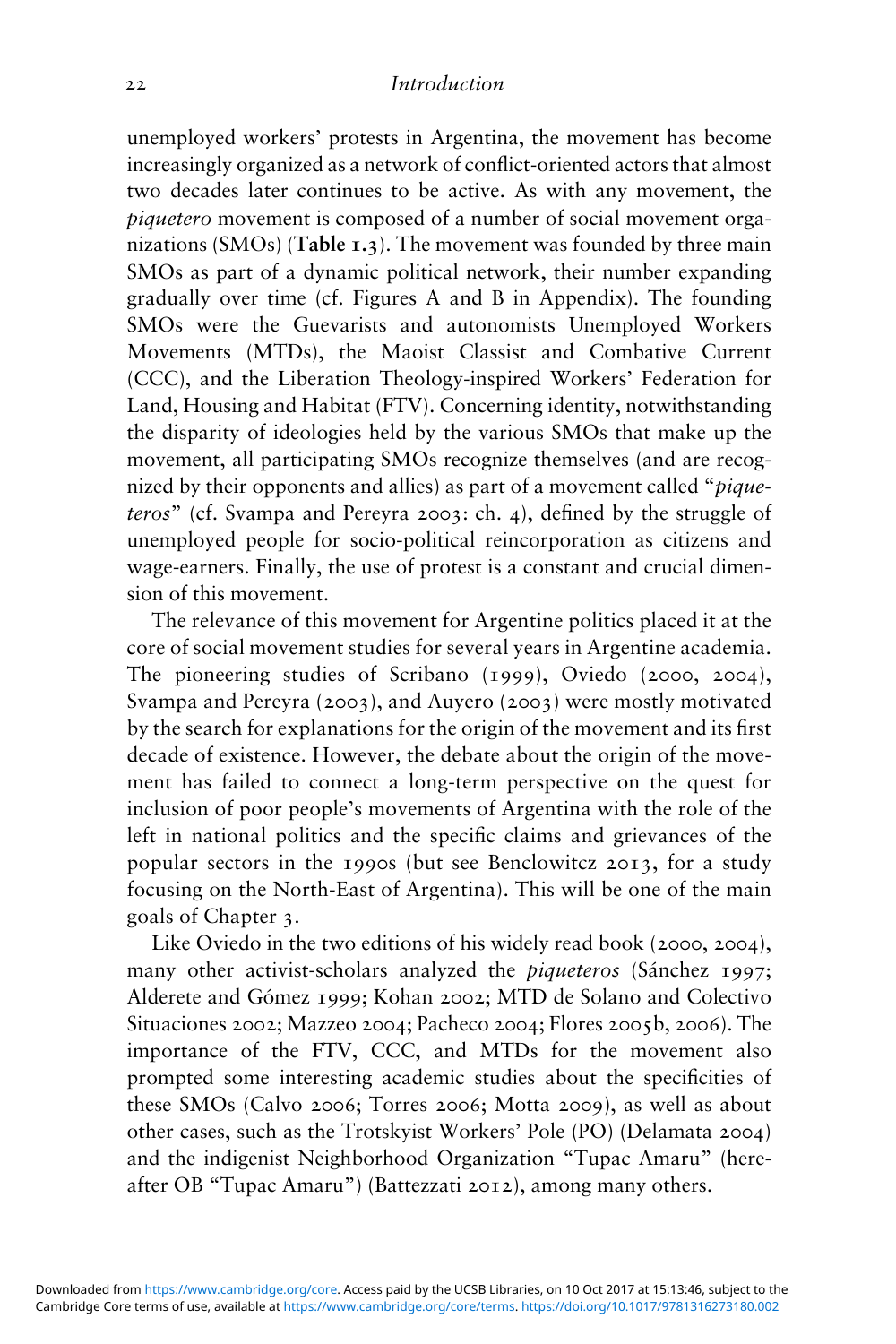| <b>Main Social Movement</b><br>Organizations                                                              | <b>Related Political</b><br>Organizations                                        | Ideology                                            | Main<br>Geographical<br>Location<br>(Province) |
|-----------------------------------------------------------------------------------------------------------|----------------------------------------------------------------------------------|-----------------------------------------------------|------------------------------------------------|
| <b>Classist and Combative Current</b><br>(CCC)                                                            | Communist<br><b>Revolutionary Party</b><br>(PCR)                                 | Maoist                                              | Buenos Aires,<br>Salta and<br>Jujuy            |
| Coordinator of Unemployed<br>Workers (CTD) "Aníbal<br>Verón"                                              | Revolutionary Popular<br>Movement (MPR)<br>"Quebracho"                           | National-<br>populist                               | <b>Buenos Aires</b>                            |
| "Evita" Movement                                                                                          | None                                                                             | Left-wing<br>Peronist                               | <b>Buenos Aires</b>                            |
| Independent Movement of the<br>Retired and Unemployed<br>(MIJD)                                           | None                                                                             | National-<br>populist                               | Buenos Aires,<br>Chaco<br>and Salta            |
| Jobless Movement "Teresa Is<br>Alive" (MST "Teresa Vive")                                                 | Socialist Workers'<br>Movement                                                   | Trotskyist                                          | City of Buenos<br>Aires                        |
| Neighborhood Organization<br>(OB) "Tupac Amaru"                                                           | CTA since 2003                                                                   | National-<br>populist and<br>indigenist             | Jujuy and<br>Mendoza                           |
| Popular Front "Darío Santillán"<br>(FPDS)                                                                 | None                                                                             | Autonomist                                          | <b>Buenos Aires</b>                            |
| Neighborhoods Standing Up<br><i>(Barrios</i><br>$de$ Pie)                                                 | Free Homeland -<br>Southerners' Freedom<br>Movement                              | National-<br>populist                               | Buenos Aires and<br>Córdoba                    |
| Territorial Liberation<br>Movement (MTL)                                                                  | Communist Party of<br>Argentina (PCA)                                            | Marxist-Leninist                                    | City of Buenos<br>Aires                        |
| Union of Unemployed Workers<br>(UTD) of Mosconi                                                           | None                                                                             | Syndicalist                                         | Salta                                          |
| Unemployed Workers<br>Movement (MTD) "Aníbal<br>Verón"                                                    | Guevarist Movement                                                               | Guevarist                                           | <b>Buenos Aires</b>                            |
| Unemployed Workers<br>Movement (MTD) of La<br><b>Iuanita</b>                                              | Civic Coalition -<br>Alliance for a<br>Republic of Equals<br>(CC-ARI) since 2007 | Social-<br>democratic                               | <b>Buenos Aires</b>                            |
| Unemployed Workers<br>Movement (MTD) of Solano<br>and allies                                              | None                                                                             | Autonomist                                          | Buenos Aires and<br>Río Negro                  |
| Unemployed Workers'<br>Movement "Teresa<br>Rodríguez" (MTR) –<br>Neighborhood<br>Unity Coordinator (CUBa) | <b>Guevarist Movement</b><br>and Liberation<br>Revolutionary Party               | Guevarist and<br>Trotskyist                         | <b>Buenos Aires</b>                            |
| Workers' Federation for Land,<br>Housing and Habitat (FTV)                                                | Argentine Workers<br>Union (CTA)<br>until 2006                                   | Liberation<br>Theology and<br>national-<br>populist | Buenos Aires and<br>Santa Fe                   |
| Workers' Pole (PO)                                                                                        | Workers' Party                                                                   | Trotskyist                                          | Buenos Aires and<br>Salta                      |

| TABLE 1.3 The Piquetero Movement (December 2008) |  |  |
|--------------------------------------------------|--|--|
|                                                  |  |  |

Source: Adapted from Rossi (2013b).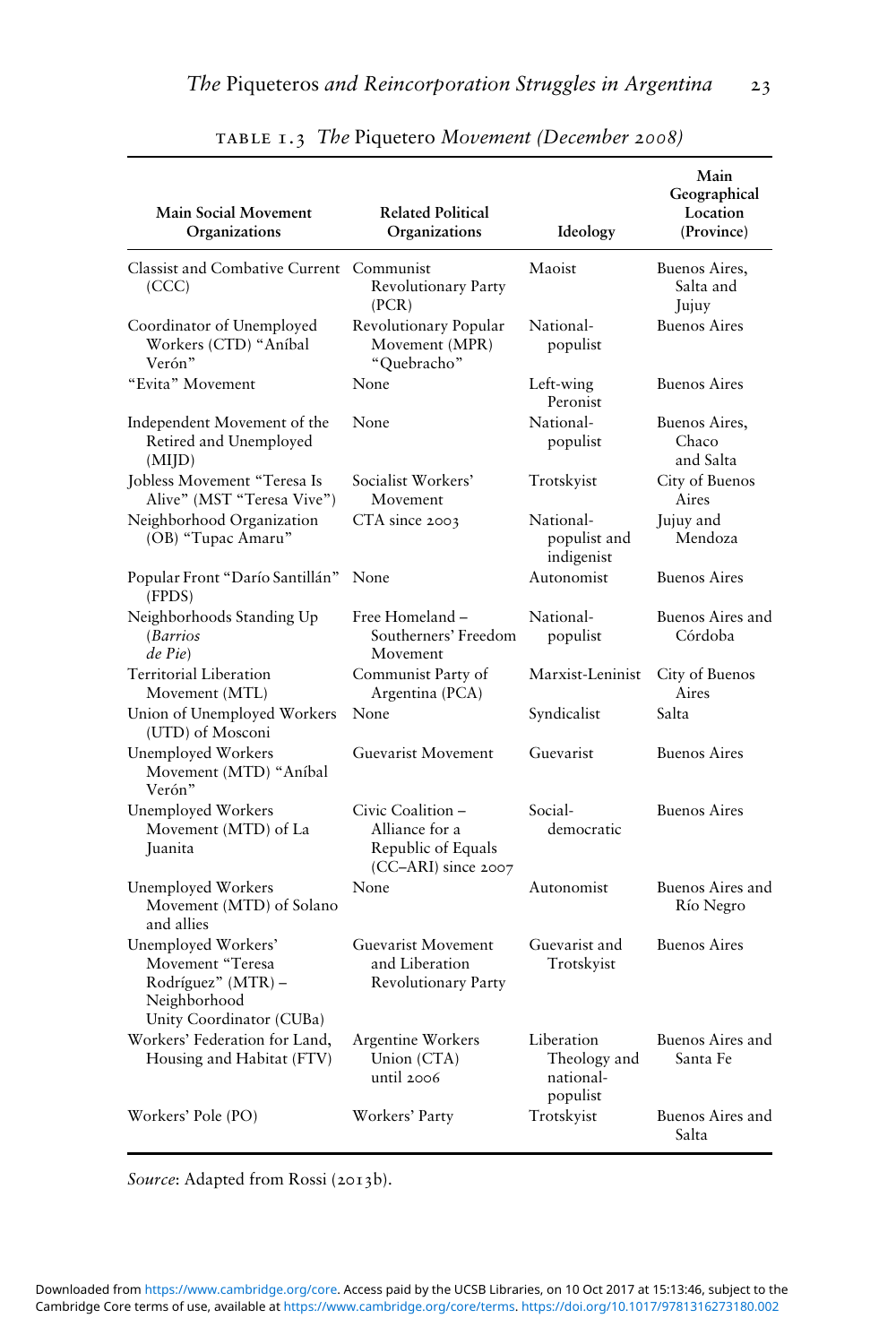#### 24 Introduction

In their struggle for reincorporation, the piqueteros needed to deal with a wide array of actors, such as elected and appointed public officials, informal party and union brokers, the police, churches, and NGOs. Some authors presented studies of politics in the shantytowns and neighborhoods where the piqueteros have been disputing power with other political groups (Auyero 2003; Ferraudi Curto 2006; Quirós 2006) as part of a well-developed Argentine tradition of ethnographic research of politics from below. As these studies and others show (Pereyra et al. 2008; Rossi 2015b), the struggle of the piquetero movement cannot be explained through co-optation- or clientelism-based accounts of *pique*tero–government interactions; the process is more complex than these may suggest. This is confirmed by all quantitative research done to date, which concedes – though to varying degrees – that the gains in state social programs achieved by the piqueteros were more a result of protest than anything else (Lodola 2005; Weitz-Schapiro 2006; Giraudy 2007; Franceschelli and Ronconi 2009). I take this up in Chapters 4, 5, and 6, where I demonstrate that the relational pattern of reincorporation is a multi-level process that is based on two main elements: the evolution of public policies and the territorially based disputes between the movement and other political actors.

The accession to power of many leaders and grassroots members of the piquetero movement in the 2010s has sparked a new (and still developing) line of studies analyzing what has happened with the piqueteros in government (Massetti 2009; Perelmiter 2012; Pérez and Natalucci 2012). However, very few of the studies about the *piqueteros* published to date have been in English (Auyero 2003; Alcañiz and Scheier 2007; Wolff 2007; Motta 2009), and none has yet proposed a process-tracing analysis of the macro-process of transformation associated with the piqueteros. This book is an attempt to fill the gap of the macro question in the scholarship on the *piqueteros*.

## theoretical contributions for social movement studies

Chapter 2 presents the second main theoretical contribution of this book. Although dialogue between social movement scholars and historical institutionalists is quite rare (but see Aminzade et al. 2001), I draw on both literatures in my analysis of the macro-process of second incorporation. In doing so, I contribute to a promising cross-fertilization between these approaches. In social movement studies, there is a tendency to apply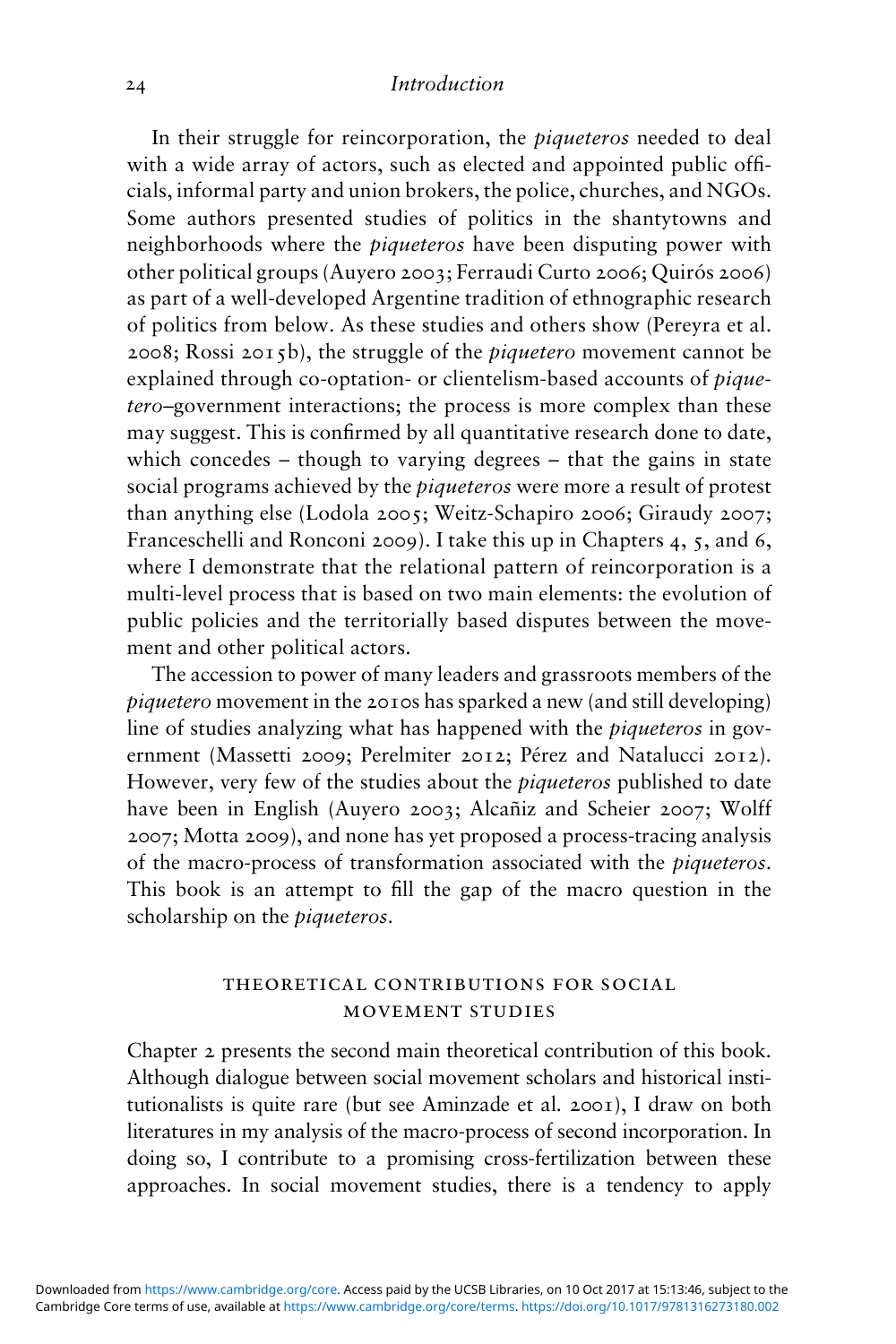concepts created in specific contexts in a universal manner (Goodwin and Jasper 2012). This standpoint sometimes produces conceptual stretching that a more historically grounded approach, such as that favored by historical institutionalism, would avoid. By contrast, historical institutionalism has a tendency to produce structurally determinist studies that do not acknowledge human agency until rational choice is added into the analysis (Mahoney and Thelen 2010: 6–8). Combining the two approaches takes advantage of the empirically and conceptually rich debates on collective action within the social movement literature and allows for the preservation of the historical focus of historical institutionalism while avoiding the pitfalls of determinist structuralism and rational choice. In this same sense, Thelen (1999: 388) argues that institutions are enduring legacies of political struggles, and Pierson (2000) says that relatively small or contingent events may have far-reaching consequences. This is particularly important when analyzing how pressure from popular movements might have prompted changes to social policies and policing techniques.

The historical institutionalists that study Latin America (Collier and Collier 1991; Mahoney 2001; Roberts 2002, 2008) provide social movement scholars with long-term historical contextualization of contentious and routine dynamics performed by social movements that is generally overlooked by scholars of contentious political dynamics. In this way, social movements can be placed against a long-term historical background, as called for by Tilly  $(1984, 2008)^{24}$  and as I proposed with my definition of reincorporation movements.

The social movement literature is the best suited for avoiding the structuralist trap of theory-guided narratives. However, while the introduction of contentious political dynamics into routine politics (and vice versa) can enrich the literature on historical institutionalism, the scholarship on social movements considers that the definition of the relationship between contentious and routine politics is still underdeveloped (Aminzade et al. 2001; Auyero 2003, 2007; Goldstone 2003; Tarrow

<sup>&</sup>lt;sup>24</sup> "We should build concrete and historical analyses of the big structures and large processes that shape our era. The analyses should be concrete in having real times, places, and people as their referents and in testing the coherence of the postulated structures and processes against the experiences of real times, places and peoples. They should be historical in limiting their scope to an era bounded by the playing out of certain welldefined processes, and in recognizing from the outset that time matters - that when things happen within a sequence affects how they happen, that every structure or process constitutes a series of choice points. Outcomes at a given point in time constrain possible outcomes at later points in time" (Tilly 1984: 14; italics in original).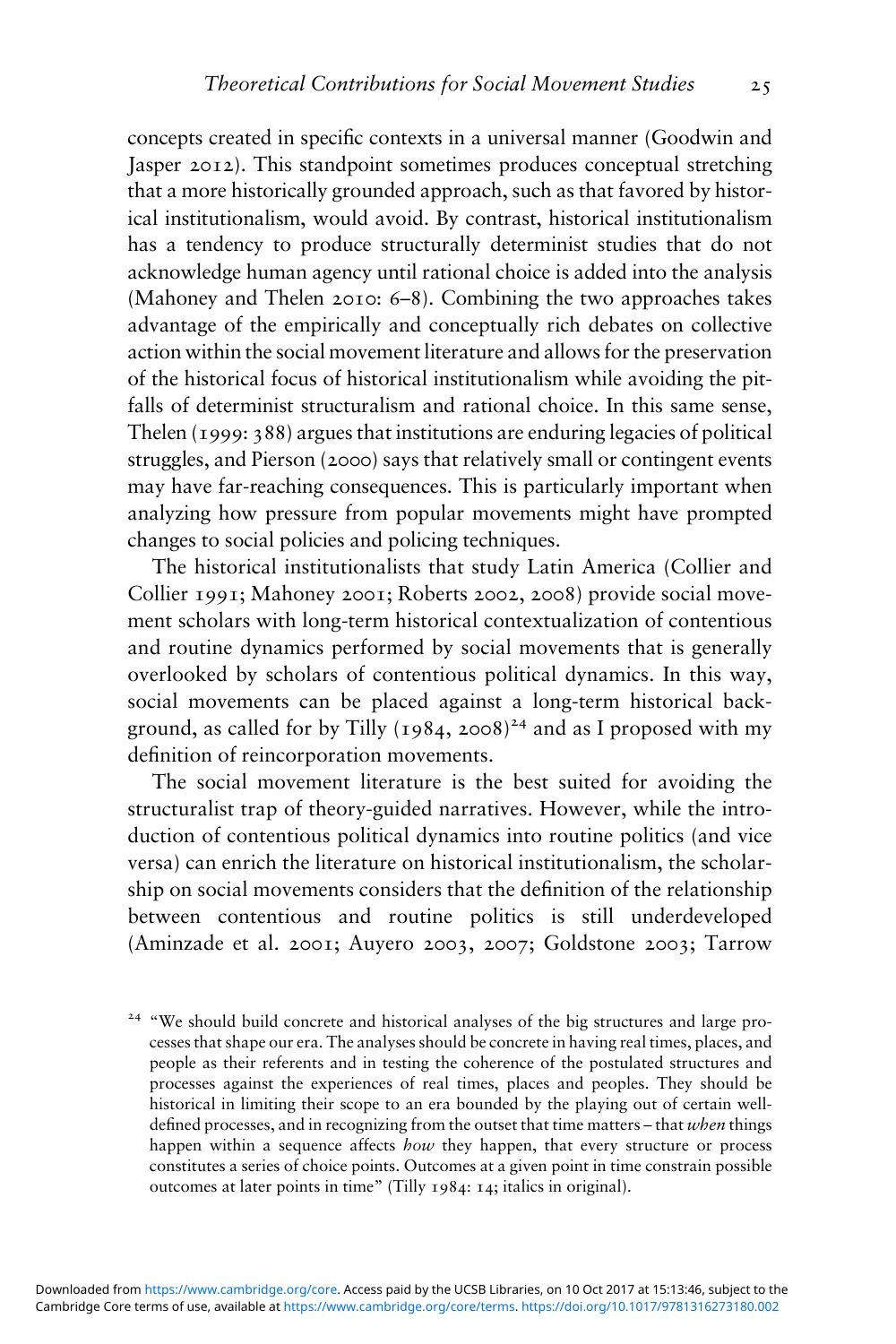2012). In this sense, Tilly's (1986, 1995, 2006, 2008) concept of "repertoire of contention" has allowed us to study public and disruptive events and their slow pace of change as part of what is known as "contentious politics." However, when studying the interaction of the piqueteros or any social movement with the state, allies, and antagonists, the public and contentious dimension of this interaction is just one part of the story. There are many other strategic activities performed by social movements as part of their effort to influence political decisions that are not contentious and public. In Chapter 2, I propose two concepts for the study of social movements' strategic interactions with the state. In doing so I aim to help bridge contentious and routine politics, linking events that happen in the public arena with those happening in semi-public and private arenas. To complement Tilly's "repertoire of contention," I propose the concepts of "repertoire of strategies" and "stock of legacies." These two concepts are important because they correspond to the element of agency that is part of the macro-historical process of second incorporation. Together, the first two chapters of this book present my joining of the structure-based approach of historical institutionalism with the agencybased approach of social movement studies. Chapter 2 closes with a synthesis of the main strategies used by the *piquetero* movement from 1996 to 2009.

In a Tillyian relational approach to social change, the strategies of movements are also linked to what is happening with the elites. The best suited concept for analyzing this from a social movement perspective is Tarrow's (1994) concept of political opportunities.<sup>25</sup> I apply this concept framed within a broader debate about the configuration of the political context, with the hope of avoiding some of the universalizing stretching tendencies in the literature (McAdam 1982, 1996; Tarrow 1994, 1998; Goodwin and Jasper 1999, 2012; Meyer and Minkoff 2004). In my use of Tarrow's definition, the concept of political opportunities refers specifically to the less stable, more dynamic, and eventful shifts and changes of the political context. As Gamson and Meyer (1996: 283) argue, the relatively more stable elements of the context delimit the arena where a series of actors engage in struggles and try to define the opportunities. Therefore, a divided elite creates an opportunity for movements but also affects the intensity of elite divisions and

<sup>&</sup>lt;sup>25</sup> Defined as "consistent – but not necessarily formal or permanent – dimensions of the political environment that provide incentives for people to undertake collective action by affecting their expectations for success or failure" (Tarrow 1994: 18).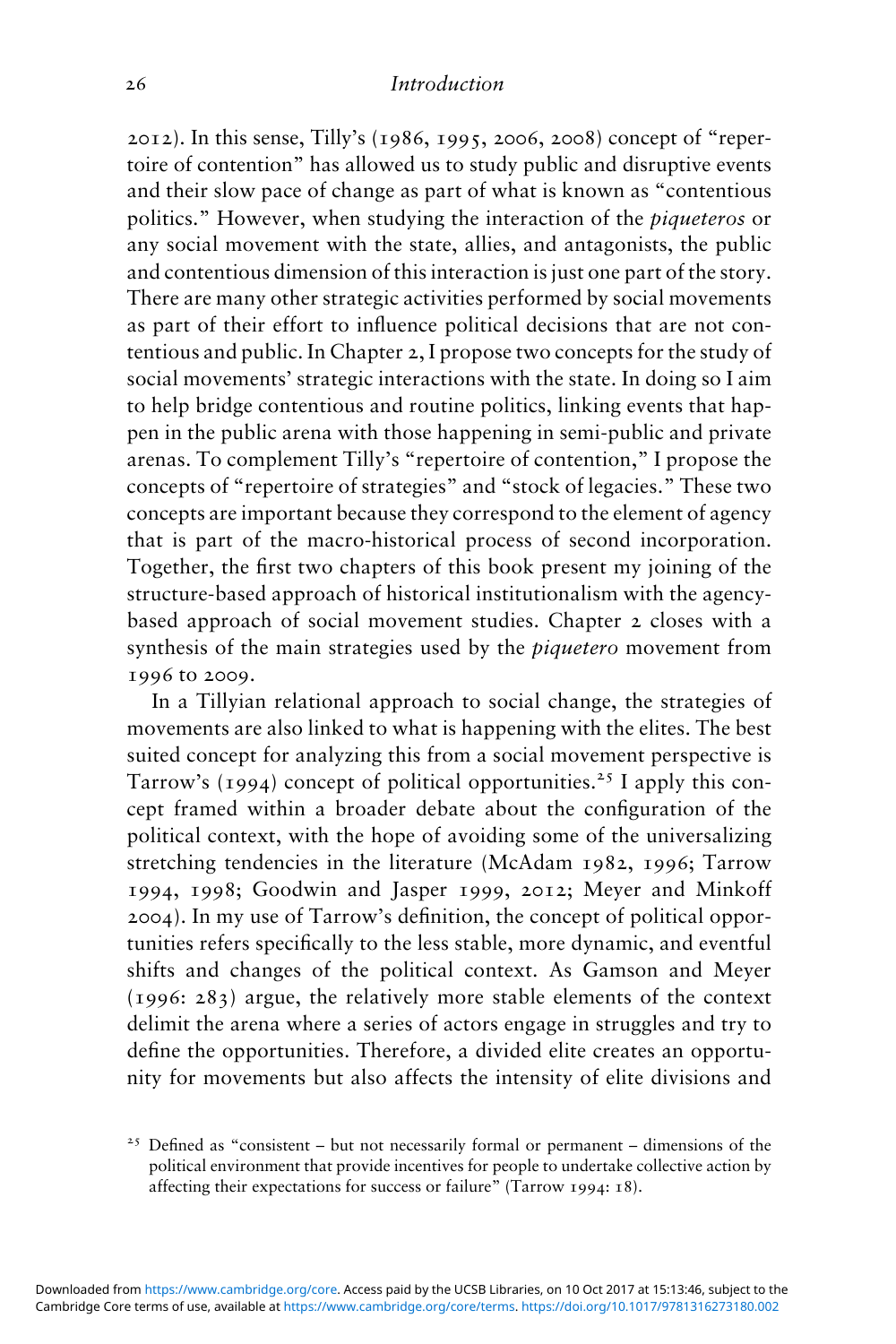| Political<br>Opportunities | Definition                                                                  | Example                                                                                                                                                            |
|----------------------------|-----------------------------------------------------------------------------|--------------------------------------------------------------------------------------------------------------------------------------------------------------------|
| Horizontal                 | Divisions across<br>functions/actors<br>within the same<br>scale of action. | Single-level dispute between national<br>ministries of the same governing<br>coalition over who will control a<br>policy area.                                     |
| Vertical                   | Divisions across<br>scales of action<br>(multi-level).                      | Multi-level dispute between the national<br>cabinet, the governorship, and local<br>authorities in the same district for the<br>resolution of a conflictive issue. |

table 1.4 Horizontal and Vertical Political Opportunities

intra-elite conflicts, which result from horizontal (intra-scalar) and vertical (inter-scalar) political opportunities (schematically shown in Table 1.4). Political opportunities are crucial for understanding the interplay between actors within specific configurations of the political context. Horizontal and vertical political opportunities generally work together, but it is not uncommon for them to branch into different and sometimes contradictory directions. In brief, actors making use of a predominant repertoire of strategies (Chapter 2) are the contenders that struggle for resources, positions, and the redefinition of the issues being disputed, producing and dealing with intra-elite functional and/or multi-level junctural divisions.

#### methodological matters and sources

In his short story "Del rigor en la ciencia," Jorge Luis Borges (1996 [1960]: 119) puts forth the idea that it is impossible for the human sciences to analytically reconstruct the world because this would imply the reproduction of the world itself. In this story, the attempt of cartographers to construct the most detailed map of an entire empire in all its dimensions represents not only a task that is impossible to achieve but also one that will always produce an outdated result. Any reconstruction of the world is a reconstruction of a world as it was. As such, any analytic historical reconstruction represents an incomplete assemblage of events based on selective memory. Continuing along these lines, could it be said that history is but the sequence of events selected by actors when reconstructing a story? This question emerged when I was faced with the challenge of historically reconstructing the *piquetero* movement. Having read some of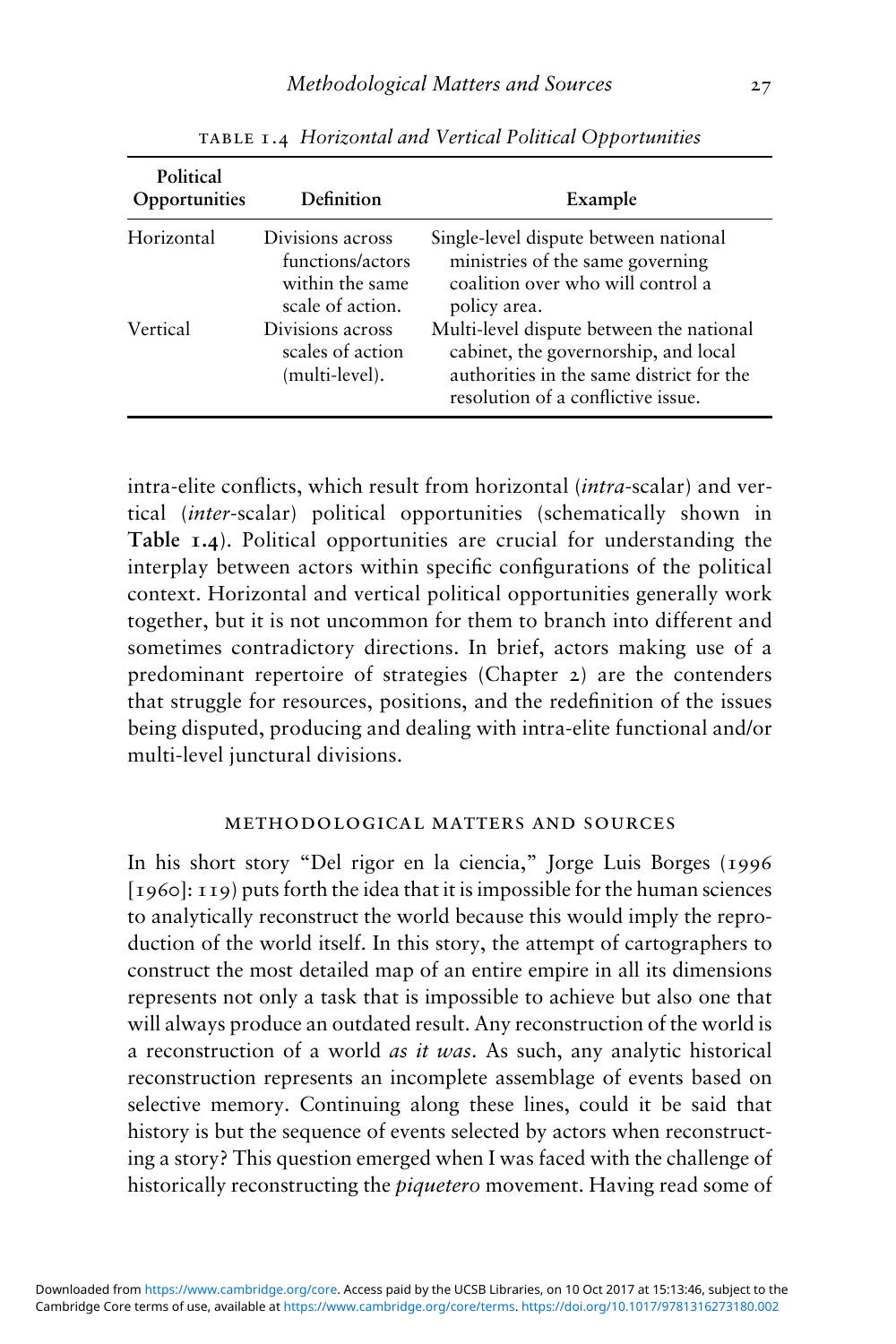#### 28 Introduction

the literature produced about them, the *piqueteros* and some movement's antagonists have come across accounts of their own stories. Is the overlap between the accounts actors give of themselves and the subsequent academic production a result of the actors' interpretation of the research about themselves, or do the actors redefine their story as they read their own history? I recur to methodological triangulation in order to avoid the excessive thoroughness of the Borgean imperial cartographers in attempting to solve this puzzle. As the aim of this research is also historical, I provide a detailed account of some of the forgotten voices in narrating this crucial process in recent Argentine politics.

I used several data sources for my research. I consulted around 2,000 newspaper articles and archival material collected from 27 commercial and alternative newspapers and magazines, publications produced by the SMOs, websites of the movement and related institutions, quantitative data on protest events, and interviews with the main actors involved. The mass-media commercial sources were collected at the Página/*12* newspaper archive in Buenos Aires.

An important part of the data collection for this research is the forty open-ended, in-depth interviews that I carried out with almost all the main *piquetero* leaders and key state brokers in the *piquetero* public policy domain – mayors, ministries, informal brokers, and so on. These interviews, which lasted between one and a half and four hours each, were conducted in situ in the cities of Buenos Aires (the national capital) and La Plata (the capital of Buenos Aires province) as well as in some Greater Buenos Aires districts (Florencio Varela, La Matanza, Quilmes, and Tres de Febrero) over four fieldwork periods: June–October 2007, September–October 2008, December 2008, and July–August 2013. The focus of this research was the city of Buenos Aires and its suburban periphery because this is where the piquetero movement has mostly been concentrated: it is only in Buenos Aires that the piquetero movement has become a national actor with relevant links with the state, with the exception of the pioneering Union of Unemployed Workers (UTD) of Mosconi in Salta and also, since 2003, the OB "Tupac Amaru" in Jujuy.<sup>26</sup> The fieldwork periods also included direct observation of

<sup>26</sup> Herrera (2008: 183, table 11) has quantitatively shown how between 1991 and 2002 the main sites for piquetero protests were the Buenos Aires, Salta, Santa Fe, Neuquén, and Río Negro provinces. Studies by the Centro de Estudios para la Nueva Mayoría show that in 2006, 30 percent of all pickets were staged in Buenos Aires (Chapter 3).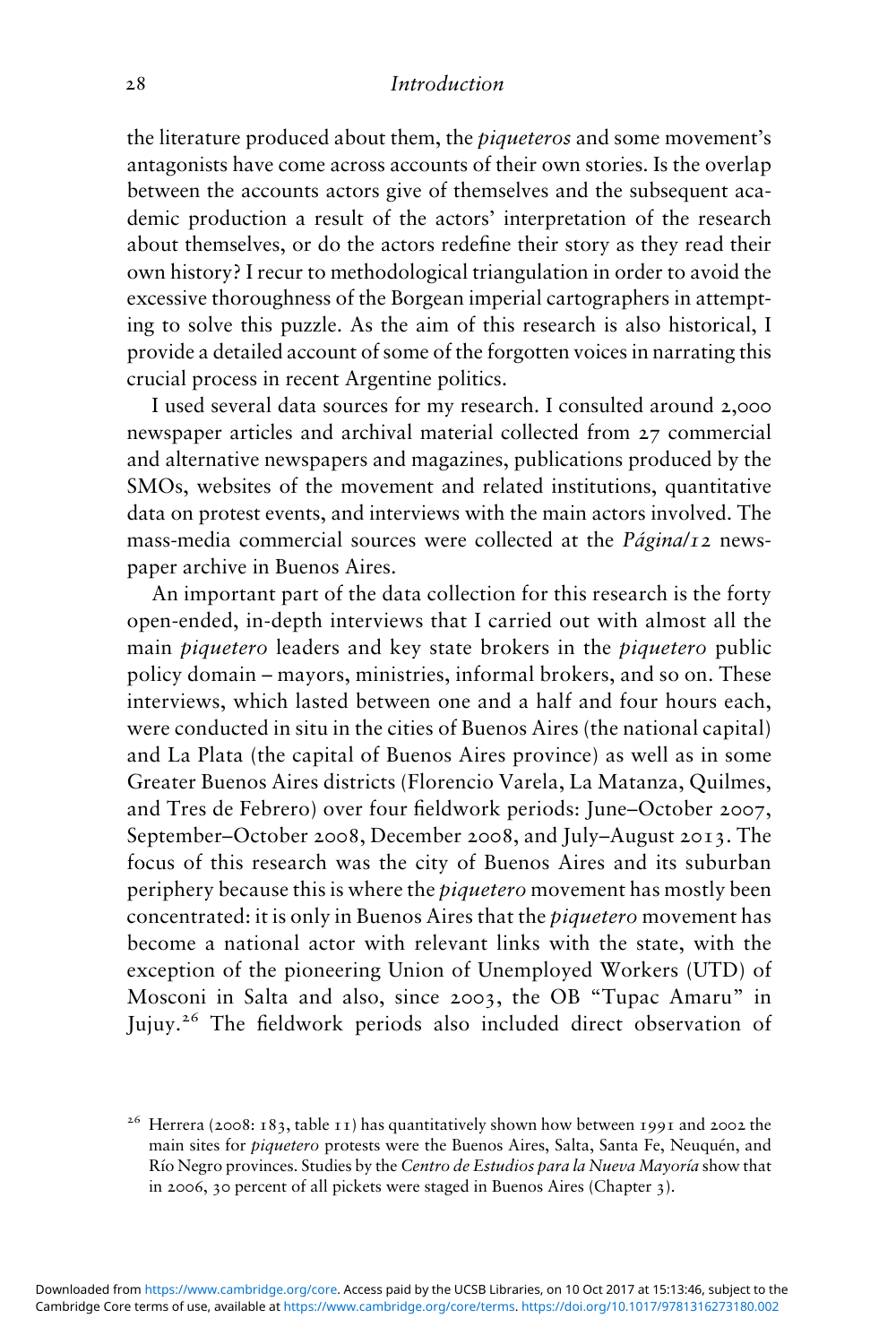protest events, visits to SMO branches, and participation in movement assemblies and public governmental meetings.

I used purposive sampling as the method for selecting the persons to be interviewed. This method was used because of the relatively small number of actors with the relevant knowledge and expertise as well as crucial political positioning for the aims of this research. Starting from these sources, the sample was expanded through snowballing until I had covered almost the totality of the *piquetero* national SMOs, allies, and crucial state brokers at the national and provincial level (Buenos Aires) and in the main two local sites of contention (the Florencio Varela and La Matanza municipal governments). This did not mean always interviewing exactly the same category of actors but rather those who were functionally equivalent. In those cases where the public official (three cases), union leader (two cases), or piquetero leader (three cases) refused to be interviewed, alternative sources were used to track down statements made by them in interviews with journalists and other academics (mainly the collection of extensive interviews published in Germano [2005]). Substitutes were also sought as alternative interviewees, such as other officials with equal or equivalent expertise in the same ministry or other union or piquetero leaders of the same trade union or SMO.

The use of interviews was the only available tool for understanding, in non-ethnographic terms, what the media has ignored and what has not yet been presented in other historical accounts. Because of this methodological choice, I was faced with the Borgean cartographers' problem of full reconstruction, in relation to the actors' selective use of memory<sup>27</sup> in telling their own story. In process-tracing analysis there is a debate about the role played by actors' own accounts of the events that are to be historically reconstructed. As George and McKewon (1985: 35) noted: "As we understand process-tracing, it involves both an attempt to reconstruct actors' definitions of the situation and an attempt to develop a theory of action. The framework within which actors' perceptions and actions are described is given by the researcher, not by the actors themselves." This dual aim is present in this book as, while the actors' voices are overtly present, I propose a narrative that is not the depiction of any

<sup>27</sup> By "memory" I mean a socially built process as defined by Traverso (2006: 12): "Memory – that is, the collective representation of the past as it is forged in the present – structures social identity by inscribing it on a historical continuum and attributing meaning to it, that is, content and direction."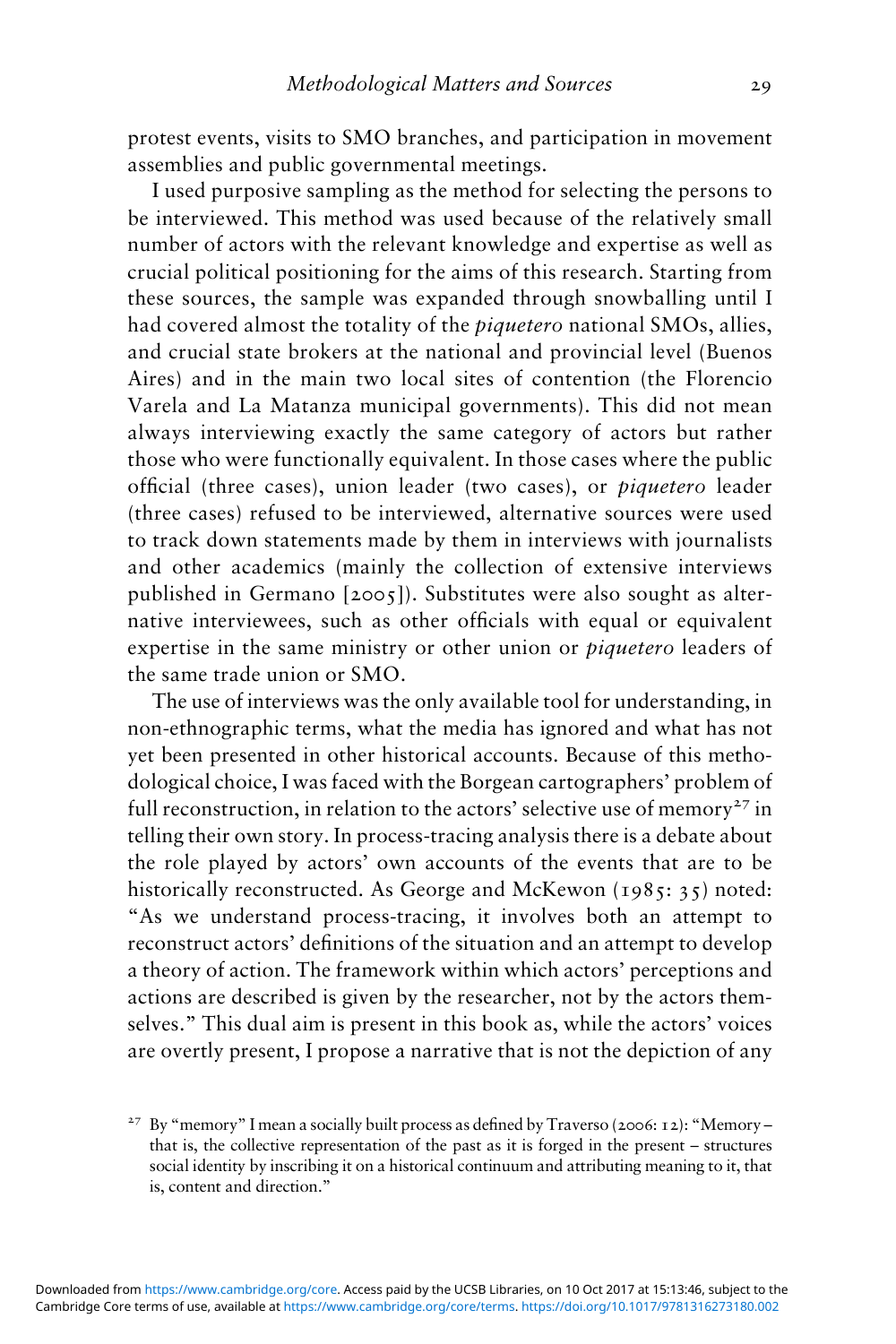#### 30 Introduction

one particular voice. With this methodological conundrum in mind, this book is historically minded in Tilly's sense (1984). As such, this book is the result of a theoretically guided process-tracing case study of the actors' and media narration of a social movement's pattern of interaction considered to be a paradigmatic case of a reincorporation movement. As a type of within-case analysis (Mahoney 2000: 409), I adopted process-tracing to build a detailed narrative that could provide an explanation of the second incorporation process and its relational path in Argentina through the case of a crucial actor in this story – the piquetero movement.

My research is also historical because the sequence of events is crucial for understanding the claims of this book.<sup>28</sup> Thus, although the *why* and how questions have been the focus of much social movement research, the when question should be added, and not just for the mere purpose of periodization. When recognition (Chapter 3), legitimation (Chapter 4), and reincorporation (Chapters  $\zeta$  and 6) occur is as important as the time span in between each of these stages as well as the characteristics of the movement (Chapter 2). For this reason, the configurative approach of historical institutionalism is crucial because it focuses on how a sequence and temporal ordering of a relational process influences the outcome analyzed. However, I have been as conscious as possible about the fact that "the temporality of history and memory can also collide with each other in a kind of 'non-contemporaneity' or 'time discrepancy' (the Ungleichzeitigkeit theorized by Ernst Bloch)" (Traverso 2006: 43, italics in original). The combination of my theoretically guided narration and that voiced by the actors, attempts to partially address this limitation of historical narrations based solely on the actors' memory. The fruitfulness of attempting to bridge the social movement and historical institutionalism literatures will be apparent in the narrative chapters.

#### conclusion

The conceptualization of the recursive logic of expansion and contraction of the socio-political arena allows us to discern the main struggle of popular movements in Latin America: their quest for (re)incorporation as citizens and wage-earners. The goal of the next chapter will be to

<sup>&</sup>lt;sup>28</sup> "Analytic narratives – theoretically structured stories about coherent sequences of motivated actions – can contribute to the construction of explanations of why things happened the way they did" (Aminzade 1992: 457–58).